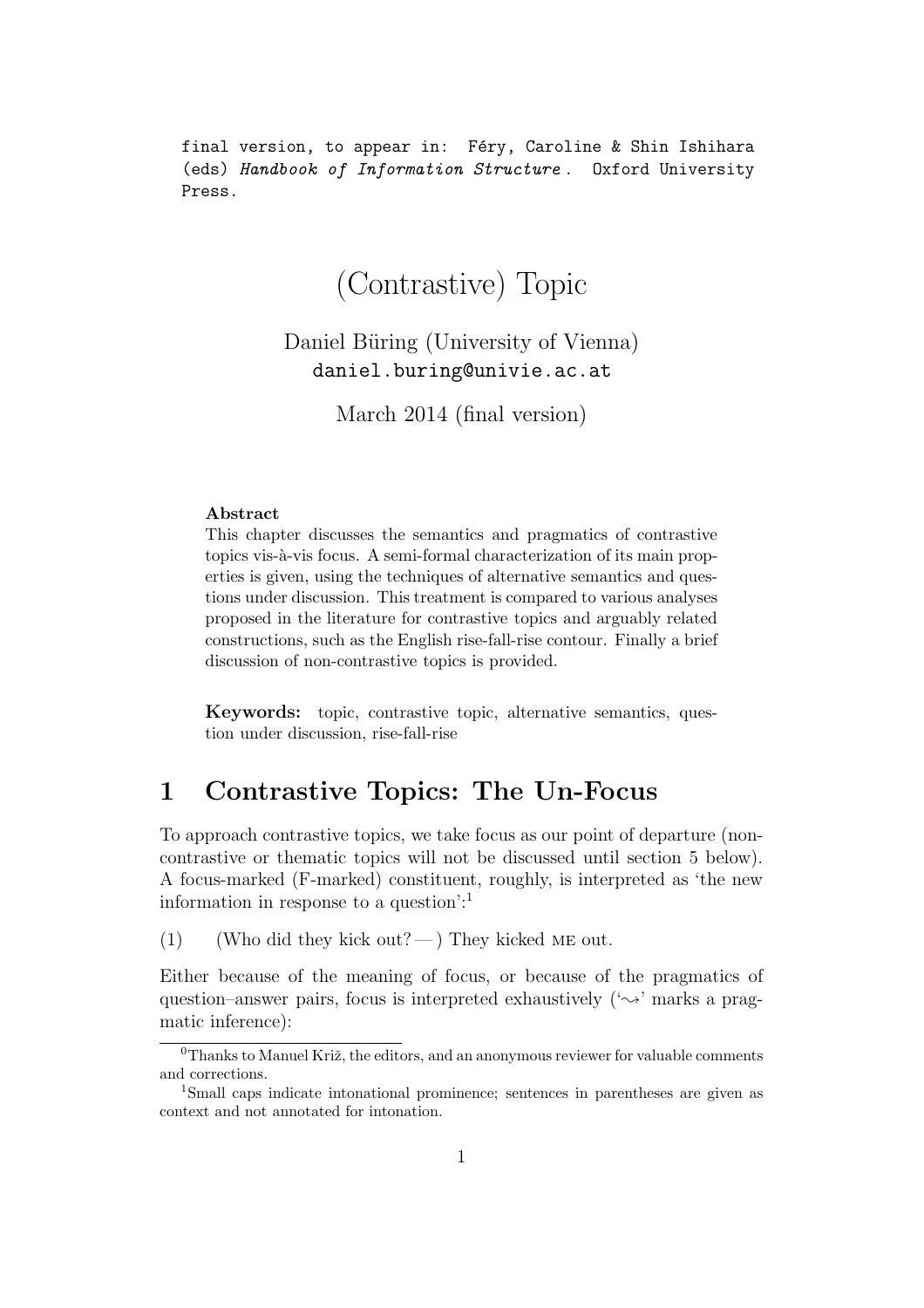$(1) \rightarrow$  it was me they kicked out; no-one else was kicked out

This sometimes carries over to sentences with two intonational prominences:

- (2) (Did you kick her out?—) SHE kicked ME out!
	- $\rightarrow$  it was her who did the kicking out, and it was me who got kicked out; no one else kicked anyone out

It seems therefore plausible to analyze (2) as a double focus:

(3) (Did you kick her out?—) SHE<sub>F</sub> kicked ME<sub>F</sub> out!

In some instance (or some contexts), however, the two prosodically highlighted elements are interpreted asymmetrically:

- (4) (Who do they want to kick out?— ) SHE wants to kick ME out.
	- a. NOT: it is her who wants to do some kicking out, and it's me who (she hopes) is going to get kicked out; no one else wants to kick anyone out
	- b. BUT: as far as she is concerned, it's me that should get kicked out; she does not want to kick out anybody else

The answer in (4) suggests a continuation along the lines of  $\ldots$  whereas someone else wants to kick so-and-so out'. In that case, she is — by assumption— marked as a contrastive topic (henceforth CT), rather than a focus:

(5) (Who do they want to kick out?—)  $SHE_{CT}$  wants to kick ME<sub>F</sub> out.

Like focus, a CT relates to alternatives ('someone else'), but whereas with the double focus in (2) all combinations of alternatives are, pragmatically, excluded ('no one else kicked anyone out'), with the  $CT+F$  in (5), the exclusion only concerns who she wants to kick out (see Rooth, this volume, for more on alternatives). It is in fact implied that others want to do some kicking-out as well.

The notion that CT marking results in a set of alternative propositions which are explicitly *not* used for exhaustification lies at the heart of the recent proposals in Hara and van Rooij (2007), van Rooij (2010), and Tomioka (2009, 2010). In fact, at least Tomioka (2009, 2010) does not explicitly state anything more about what is done with these alternatives. The idea is that from the mere existence of such non-excluded alternatives, a hearer can deduce that the speaker must find these alternatives potentially relevant, and at least possible (otherwise she would have explicitly excluded them, i. e. have used a focus instead).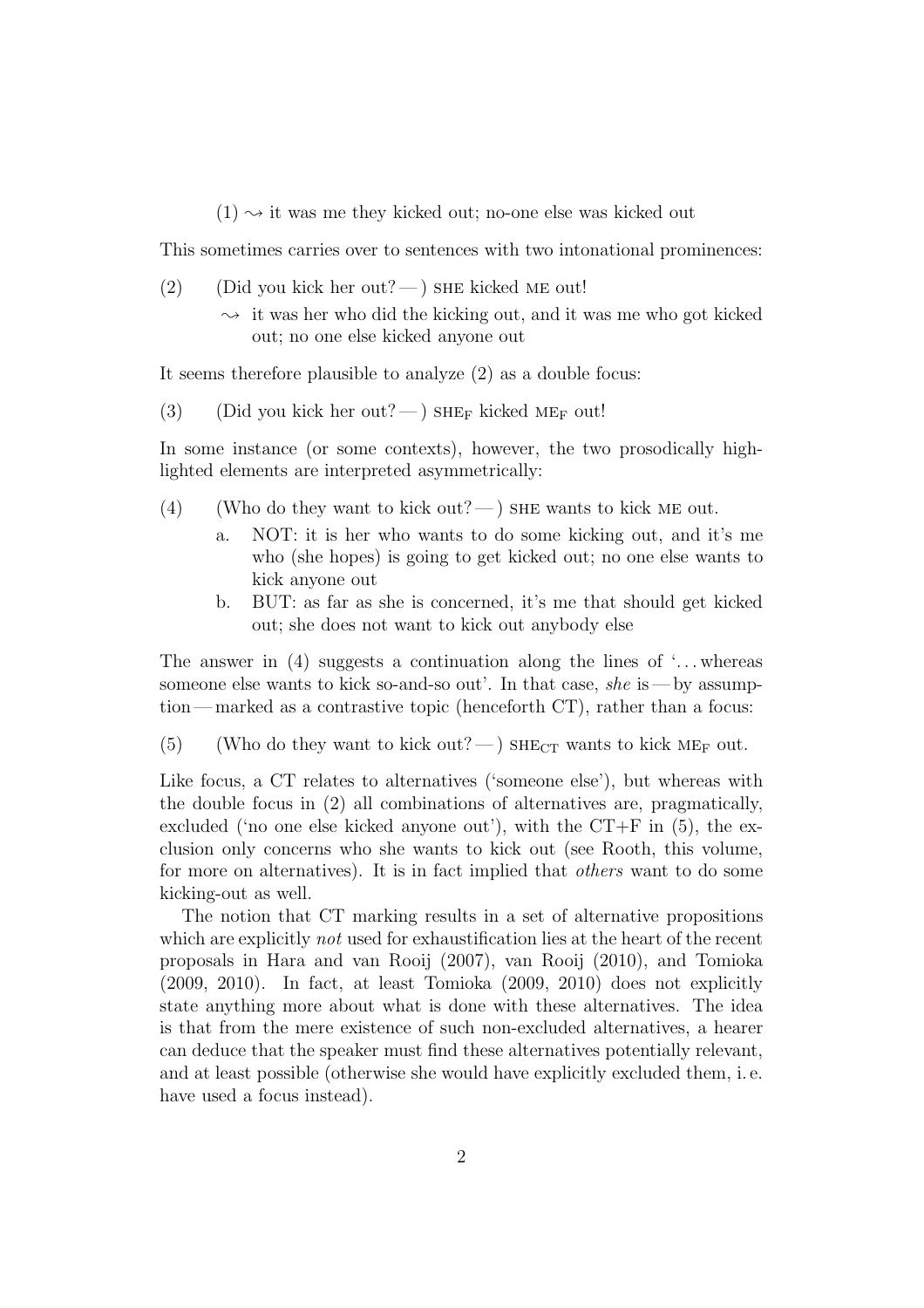This may ultimately be the most elegant account of CT, but for the time being we will outline an account here which specifies the reasoning that leads from the presence of non-excluded alternatives to their actual pragmatic effects in more detail, as part of the linguistic rule system.

In Büring (2003) I argued for the following view: Whereas F relates a declarative sentence to alternative propositions, CT+F relates it to alternative questions. In (4), the alternative propositions say things like 'she wants to kick George out', 'she wants to kick Marcy out' etc., whereas the alternative questions are 'Who does Bob want to kick out?', 'Who does Kim want to kick out?' etc. (I use single quotes to characterize meanings). The alternative propositions are alternative answers to the question, so by the pragmatics of questions, and following the line of analysis just quoted, they are excluded: she doesn't want to kick George/Marcy. . . out, only the speaker. The alternative questions, on the other hand, are not excluded in any way; rather at least one must be pertinent to the conversation. This is the case in (4): The original question was who they want to kick out. Given that the answer is limited to her intentions, there must be other relevant people— the other members of the group referred to by  $they$  — for whom it is pertinent to ask: Who does (s)he want to kick out?

This basic idea can be implemented via an extension of alternative semantics for focus (von Stechow 1981; Rooth 1985, this volume), which derives from a sentence like  $(4)$ , repeated with information structural marking in  $(6)$ , the set of F-alternatives,  $(6a)$ , as well as the set of CT-alternatives,  $(6b)$ :<sup>2</sup>

- (6) SHE<sub>CT</sub> wants to kick ME<sub>F</sub> out
	- a. F-Alternatives: the set of propositions like 'she wants to kick  $x$  out', for some individual  $x$
	- b. CT-ALTERNATIVES: the set of questions meanings like 'Who does  $y$  want to kick out?', for some individual  $y$

We will write  $S^{CT+F}$  for a sentence containing  $CT+F$  (analogously for  $F+F$ , F etc.), and  $[\mathbb{S}^{\mathbf{CT}+\mathbf{F}}]_{\mathcal{O}}$ ,  $[\mathbb{S}^{\mathbf{CT}+\mathbf{F}}]_{\mathcal{F}}$  and  $[\mathbb{S}^{\mathbf{CT}+\mathbf{F}}]_{\mathcal{CT}}$  for its ordinary meaning, F-, and CT-alternatives, respectively.

What to do with the CT-alternatives? That is, how are they *interpreted*? For the purpose of this paper, (7) will serve as our sole rule:

(7) Ct-Interpretation Rule (cir) For a sentence  $S^{CT+F}$  to be felicitous, there must be at least one question meaning in  $S^{CT+F}$ 's CT-value which is

<sup>&</sup>lt;sup>2</sup>See Büring (2003, sec. 12.1) for how to do that, Büring (1997b, sec. 3.3) for details.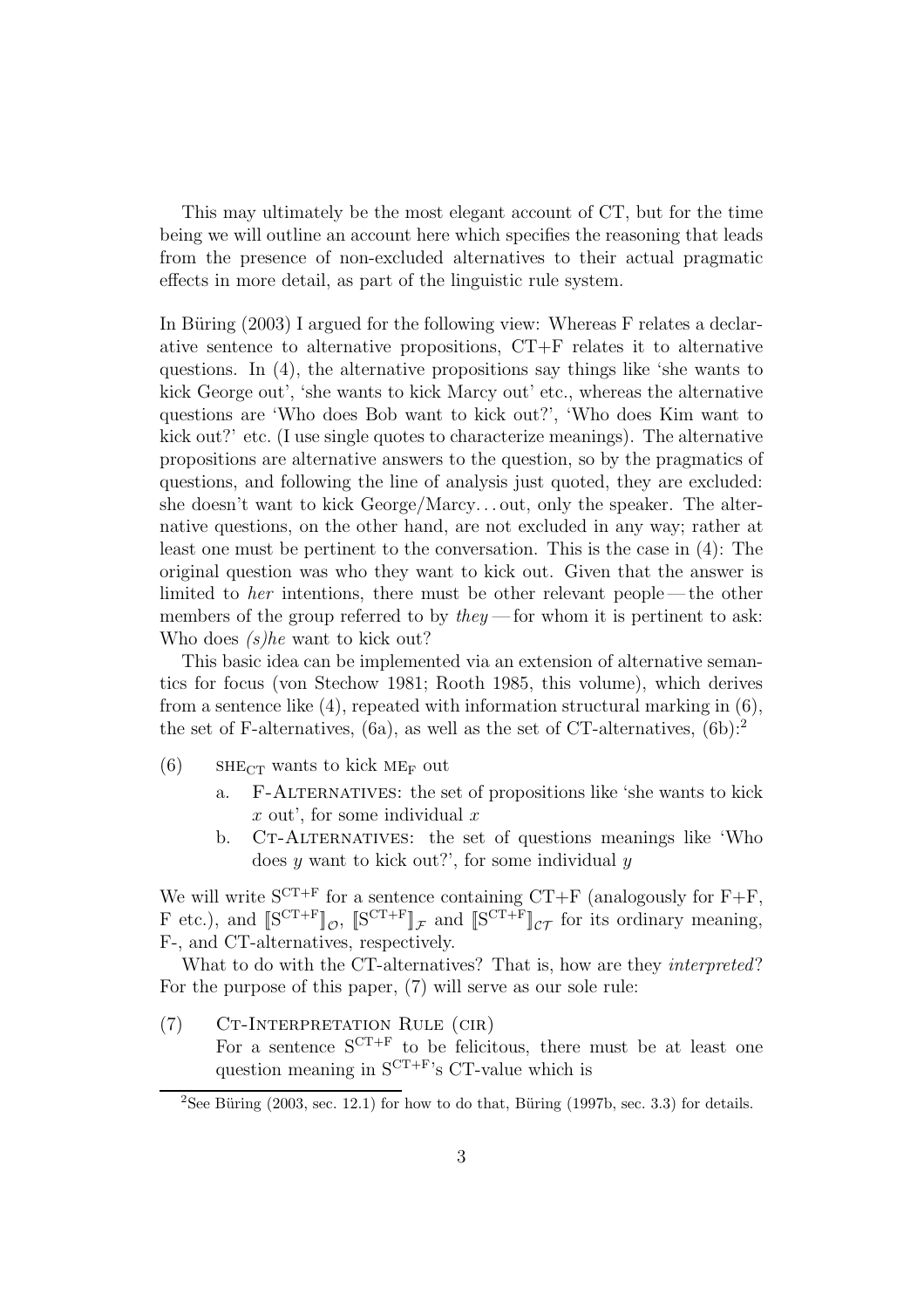| currently pertinent, and                                                               | PERTINENCE   |
|----------------------------------------------------------------------------------------|--------------|
| logically independent of $[\mathbb{S}^{\mathcal{CT}+\mathcal{X}}]_{\mathcal{O}}$ , and | INDEPENDENCE |

c. identifiable. IDENTIFIABILITY

The requirements on  $S^{CT+F}$  introduced by the CIR should be understood as conventional implicature triggered by the presence of CT marking. Applied to (6), (7) requires that speaker and hearer can identify at least one question instantiating 'Who does  $y$  want to kick out?' which is pertinent and independent of (6) itself. We will elaborate on what exactly is meant by Pertinence, Independence, and Identifyability in the course of this chapter, but it should be clear already that in a context in which it was asked who  $X$  want to kick out,  $X$  some group, there are at least as many such pertinent questions as there are members of  $X$ . If one knows who the members of  $X$  are, one can identify the questions about them. And only one of those questions is resolved by—i. e. not independent of—the answer *She wants to kick me out* (namely 'Who does she want to kick out?'); the other questions ('Who does Jeanne want to kick out?'...) are independent of that answer, meeting  $(7)$ .

Note that (7) is not met in (2) (Did you kick her out? — SHE kicked ME out!). If she were a CT (and me a focus),  $(7)$  would require that there is at least one question like 'Who did  $y$  kick out?' which is pertinent to the conversation and logically independent of (i.e. not resolved by) the answer . But this is not the case: What we are interested in is whether he kicked her out, or she him. Answering that she kicked him out resolves this issue completely, in violation of the CIR in (7), in particular Independence, (7b).

Crucially, failure to meet (7) does not mean that (2) is infelicitous, only that it cannot be a CT+F structure. As stated above, it does have a wellformed structure on which both *she* and me are F, to which  $(7)$  simply does not apply.

A question not addressed so far is whether the  $F+F$  structure in (2) is prosodically different from the CT+F structure in (4). Or, put differently, whether prosody can disambiguate the declarative sentence in (8) between a double focus (answering  $(8a)$ ) and a CT+F structure (answering  $(8b)$ ):

(a) Do you want to kick her out? (b) Who do they want to kick out?

$$
F + F
$$
  $CT + F$ 

she wants to kick me out.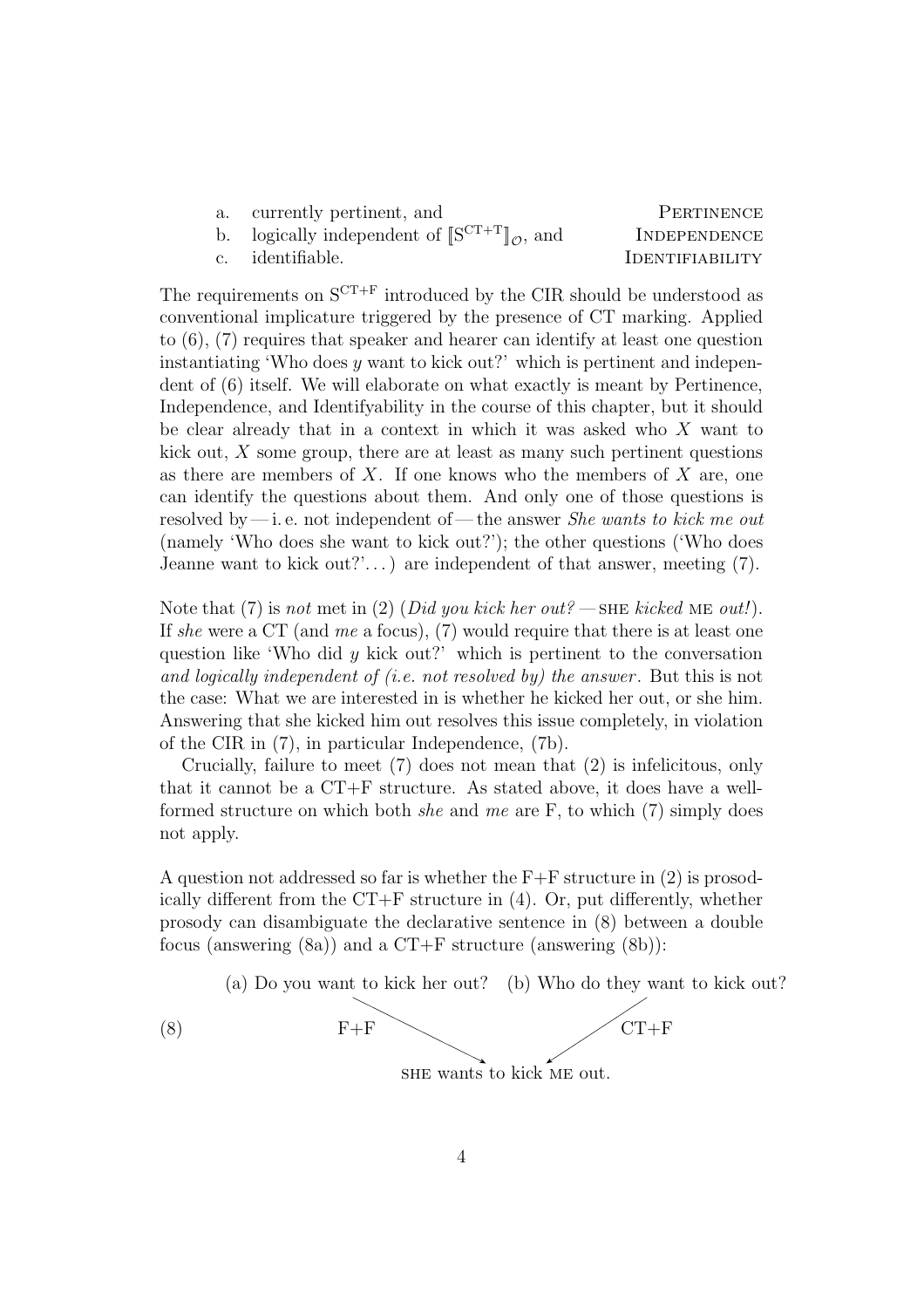This question has not been systematically investigated, but it is usually assumed that the two intonational contours resulting from the different questions in (8) are, or at least can be, different. Impressionistically speaking, the  $F+F$  contour has a high pitch accent on the first F she, followed by a low stretch (presumably H\* L- in Mainstream American English ToBI notation, cf. Beckman et al. 2005) and another high pitch accent on me, followed by a low boundary  $(H^* L-L\%)$ .<sup>3</sup>

The CT+F contour, in contrast, has a rising pitch accent on she, after which the pitch remains rising/high  $(L^*+H)$ , followed again by a high pitch accent on me, and a low boundary  $(H^* L-L\%)$ . In a very stylized form, the CT on she would be realized as a 'rise-fall-rise'  $(L^* + H L - L\%)$  —what Jackendoff (1972) calls a B-accent— whereas the F-accent would just be a high pitch accent, followed by a low tone  $(H^* L)$ .

In what follows I will assume that CT+F sentences are indeed prosodically different from  $F+F$  sentences. There are other ways to tease the two patterns apart. In a CT+F sentence, CT may be fronted across  $F$ , as in  $(9b)$ :<sup>4</sup>

- (9) (Churchmoth recorded this song in eighty-three.)
	- a. And MUCKENSTURM recorded it in SEVENTY-TWO.
	- b. And in SEVENTY-TWO, MUCKENSTURM recorded it.

A F+F sentence does not allow for non-canonical ordering of the two F, cf. (10):

(10) (Churchmoth wrote this song in eighty-three.)

a. No, MUCKENSTURM wrote it in SEVENTY-TWO.

b. #No, in seventy-two, muckensturm wrote it.

For pragmatic reasons, the answer in  $(10)$ — unlike that in  $(9)$ — must be a F+F sentence: If Muckensturm wrote the song in 1972, there cannot be other pertinent questions like 'When did Batiston write it?' (or 'Who wrote it in 1982?'), given that songs are only written once. Accordingly, (10b), which involves preposing of one focus across the other, is out. We can thus take the possibility of non-canonical order of two prosodically prominent constituents to be indicative of a CT+F pattern.

<sup>3</sup>See Eady et al. (1986), experiment 2, for comparison of this accent pattern with wide and narrow foci —though not with what we call CT+F here. Mehlhorn (2001) and Braun (2005) compare CT+F in German to 'neutral' sentences, but not systematically to what we call F+F here.

<sup>4</sup>Sub-examples with letters are to be read as alternative continuations, so (9b) is not a reply or sequel to  $(9a)$ , but — like  $(9a)$ — to  $(9)$ .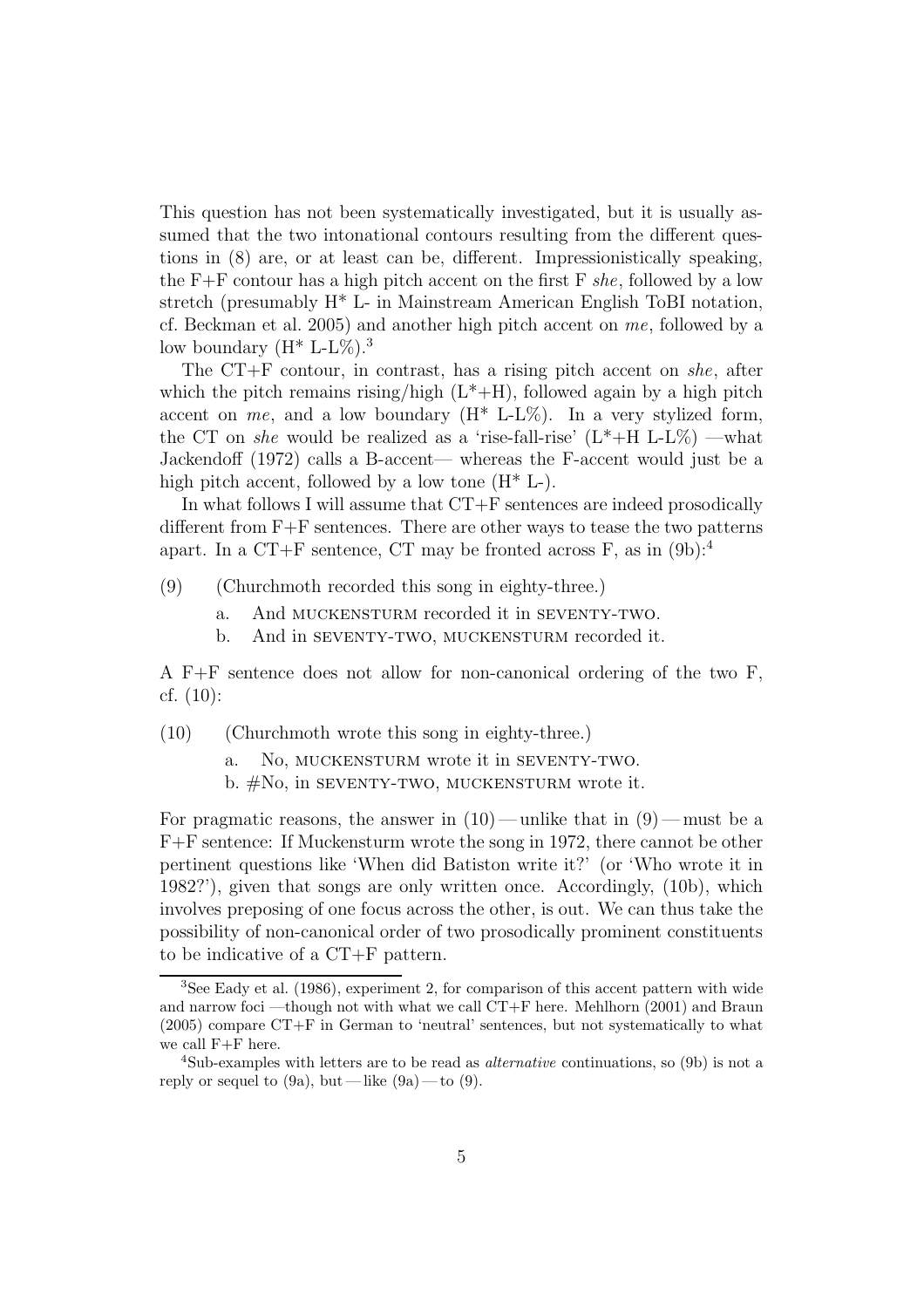I will now review some of the uses that have been taken to be typical for CT+F patterns in the literature.

### 2 CT Phenomenology

#### 2.1 Partial Topics

Answers to multiple wh-questions, or single wh-question containing plurals, typically allow CT+F answers:

(11) a. (Which guest brought what?—) FRED<sub>CT</sub> brought the BEANS<sub>F</sub>. b. (Where do your siblings live? — ) My  $SISTER_{CT}$  lives in  $STOCK$ holmF.

The CT values of the answers in  $(11)$  are 'What did x bring?' and 'Where does your x-sibling live?', respectively. Given the more general questions about the guests/siblings, we can see how the CIR in (7) is met: The questions in  $[(11a/b)]_{c\tau}$  are obviously pertinent, and independent of the answers in (11).

Languages with topic-mark ing morphemes like Korean -nun or Japanese wa likewise use these markers, together with intonational prominence, in such discourses:<sup>5</sup>

(12) (Who did what? —)  
\n[JOE-nun]<sub>CT</sub> ca -ko SUE-nun nol-asseta. (Korean)  
\n
$$
Joe
$$
 CT *sleep and Sue* CT *play* PAST

The question need not be overt in order for CTs to occur. Simple pair-lists that answer an obvious implicit question like 'Who ate how many mbeju?' suffice, as the following example from Guaraní shows:<sup>6</sup>

- (13) (Sambo's father ate 35 mbeju (mandioka starch patties), his mother ate 20. . . )
	- ... ha Sámbo=katur and Sambo-CONTRAST eat 54 mbeju ho'u 54 mbeju  $(Guaran'$

It is not necessary that the speaker knows what the answer to the other question is. The following example from Hungarian is representative for

<sup>5</sup>Lee (1999); for Japanese see Uechi (1998), Tomioka, this volume.

<sup>&</sup>lt;sup>6</sup>Krivoshein De Canese et al. (2005:81), via Tonhauser (2012:273); the marker katur is glossed 'contrast'. It can occur in non-initial answers within a CT+F answer sequence.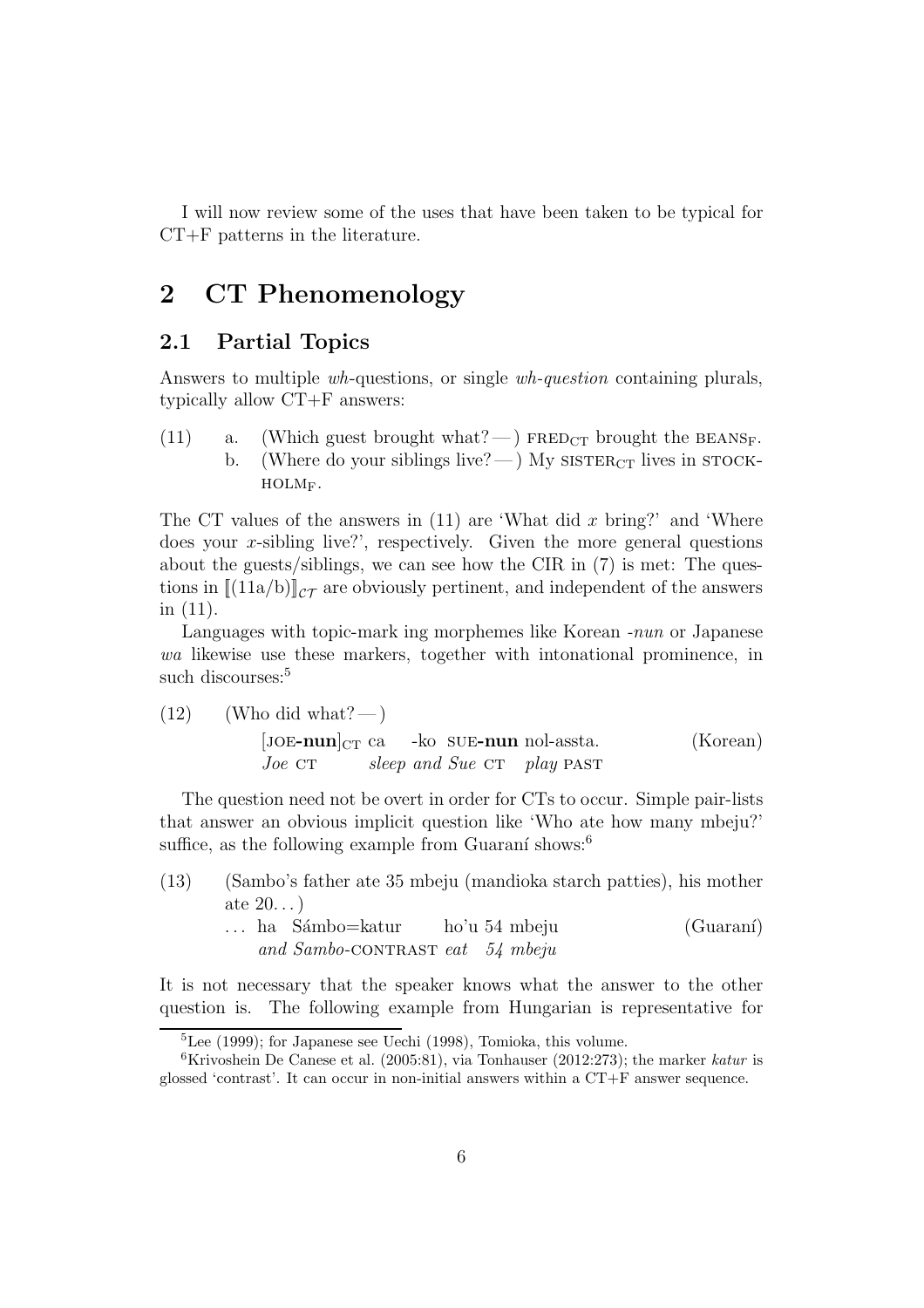contexts showing that:<sup>7</sup>

 $(14)$ who slept the floor aludt a padlón? —) (Hungarian) 'Who slept on the floor?  $[A$  PADLÓN $]_{CT}$  PÉTER<sub>F</sub> aludt, és (lehet, hogy) sehol the floor-SUP Peter slept and perhaps that nowhere other place máshol nem is aludt senki not too slept nobody different más. 'It was Peter who slept ont he floor, but (it is possible that) nobody slept anywhere else.

(14) is instructive in two respects: First, the speaker need not believe that someone else slept in a different place (see also sec. 4.3 below); and second, (s)he doe not even have to think that the other question does in fact have a well-defined answer, as long as the question itself ('where did the others sleep') is pertinent. This shows that it is accurate for the CIR to refer to alternative questions, rather than their answers.

### 2.2 Shifting Topics

- (15) a. (Will Bo come to school today? ) YESTERDAY<sub>CT</sub> he was SICK<sub>F</sub>.
	- b. (Where did Fritz buy this book?—) BERTIE<sub>CT</sub> bought it at  $HARTLIEB<sub>F</sub>'s.$

The CT-questions here are 'How is/was Bo on day  $x$ ?' and 'Where did x buy this book?'. Which of them are pertinent? For (15b), the very question overtly asked is pertinent and not resolved by the answer. Similarly, for (15a) the question how Bo is today is pertinent, since its answer will indicate whether he will come to school today. (Note that we do not aim to answer the question why the answers in  $(15)$  are *relevant* to the question in particular, but only why they can bear the CT+F pattern they do.)

### 2.3 Purely Implicational Topics

 $(16)$  (Where was the gardener at the time of the murder?—) The GAR-DENER<sub>CT</sub> was in the HOUSE<sub>F</sub>.

In this case, the answer directly resolves the question that was asked. But the CT indicates additional questions: Where was the chauffeur? The cook?<sup>8</sup>

 ${}^{7}$ Gyuris (2002:38f), see also É. Kiss, this volume

<sup>8</sup>Though of course, the gardener did it!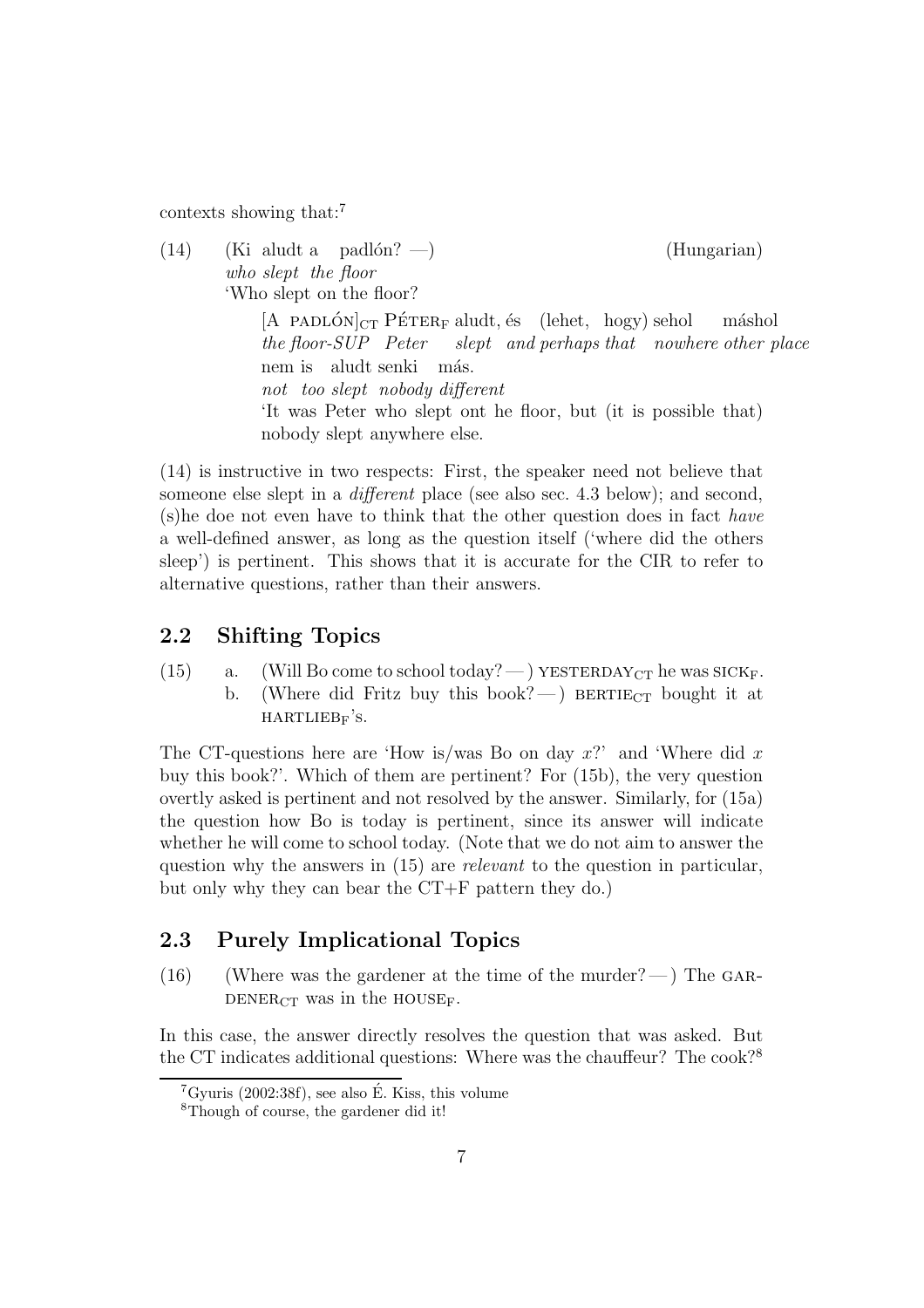Are they pertinent? Quite plausibly 'yes' in a case like (16), where the questioner is easily construed as trying to find the murderer. This is not always the case, of course:

(17) (Where did Thomas Mann write The Beloved Returns?—)  $\#$  MANN<sub>CT</sub> wrote it in [LOS ANGELES]<sub>F</sub>.

The odd implication of the CT-marking on Mann is that someone else might have written the novel elsewhere, which defies word knowledge (similarly to (10b) above).

Somewhat in-between are cases like (18):

(18) (Do you remember where you were when you first heard about Chernobyl?—)  $I_{CT}$  was at HOME<sub>F</sub>.

Using the CT-marking on the first person subject here adds the implication that someone else's whereabouts (at the time of their learning about Chernobyl) are a pertinent question. Unlike in the murder case (17), this is not so easily accommodated here, but unlike in the Thomas Mann case, one can probably come up with something that the speaker considers pertinent, maybe that her dog was vacationing in the Ukraine.

Even in (16), though, there is a feeling that the speaker stretches the use of CT, flouting the CIR, which govern its use. Why? Recall from (7) that the CIR requires that the pertinent questions referenced by CT should be *identifiable*  $-(7c)$ . This amounts to knowing at least some value for x in 'Where was  $x$  at the time of the murder?' which makes for a pertinent question (see section 4.4 below for more). While e.g. with partial topics (section 2.1 above) the question itself names a group containing such  $x$  (so Identifyablity is met), additional common knowledge between the speaker and addressee about who the suspects are is needed in (16); and the more unclear the group of potential xs is, the more enigmatic the answer appears, as in (18) (where additionally, Pertinence is a problem).

(16) and (18) show that CT-marking does not necessarily just 'echo' something that is in the context already, but may itself contribute, possibly by way of accommodation, the notion that more questions are pertinent at this point. Conversely, the CT marking on e.g. the gardener in (16) can be omitted without loss of coherence. But without it, there is no implication of other suspects (via other questions). So here the speaker is making a choice as to whether to indicate the presence of other questions prosodically or not.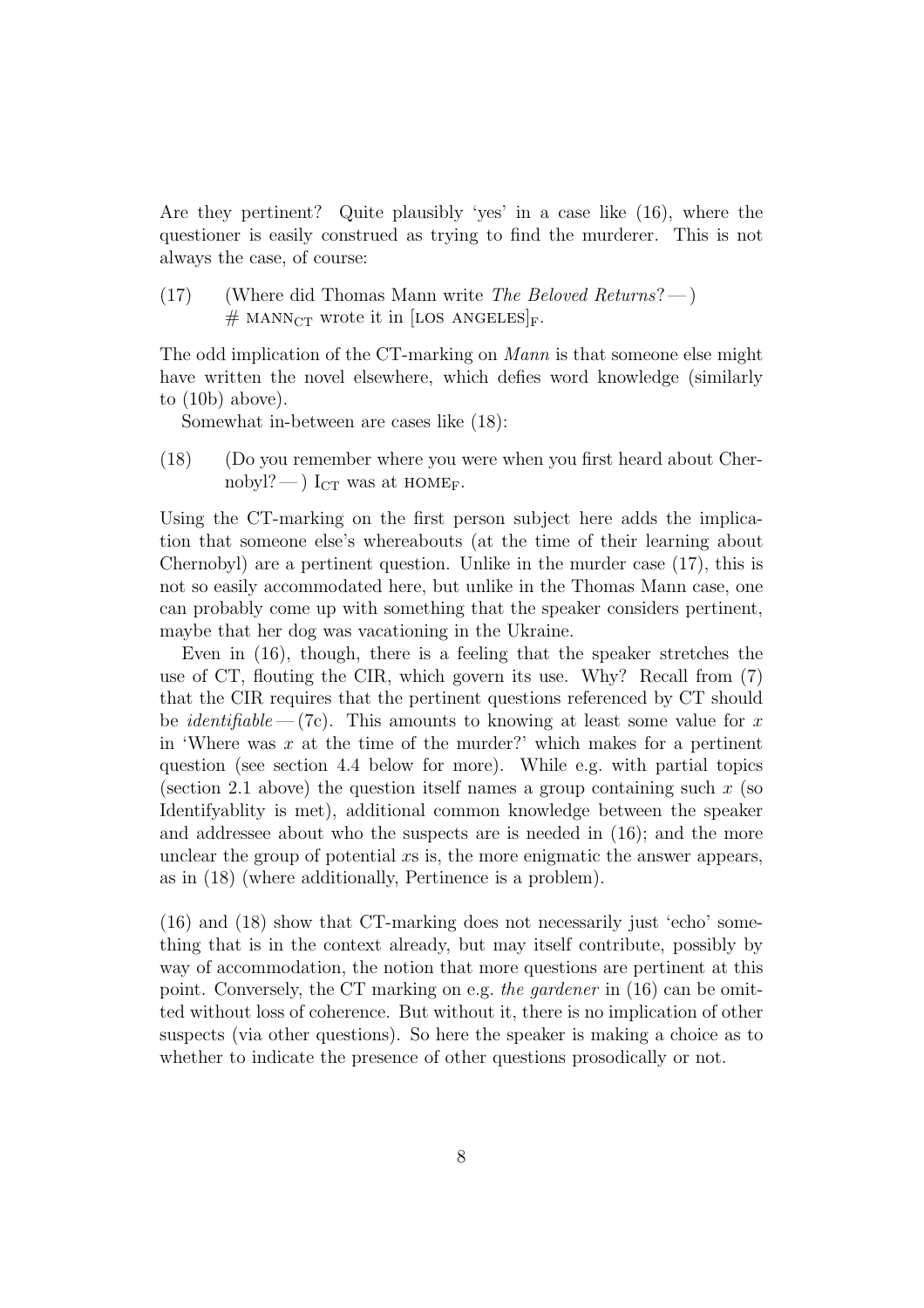### 2.4 Ineffability

In some cases, CT marking appears impossible, regardless of context. One such case from German is  $(19)$  (Büring 2003:534):

(19)  $\#$ ALLE<sub>CT</sub> Politiker SIND<sub>F</sub> korrupt. all politicians are corrupt (German)

Without CT-marking (but retaining F on the finite verb), (19) would be perfectly well-formed. But CT-marking on the determiner alle leads to unacceptability (even though alle can be CT-marked under other circumstances, as we will see momentarily). Why is that?

Assuming that F on a finite verb signals polarity focus, the F-alternatives of (19) are that all politicians are corrupt, or that they aren't. This means that the CT-alternatives are questions like 'Are Q politicians corrupt?', where Q is some determiner.

Now note that none of these questions are independent of (19)'s assertion: If all politicians are corrupt, that logically entails the answers to 'Are most/some/the. . . politicians corrupt?', namely: 'Yes'. In other words, independently of actual context, (19) cannot possibly meet the CT-Interpretation Rule (7), specifically Independence, (7b), and hence is ungrammatical (or 'unpragmatical', if you like).

If we change the example slightly,  $CT+F$  is possible again:

| (20) | a. EINIGE <sub>CT</sub> Politiker SIND <sub>F</sub> korrupt. | (German) |
|------|--------------------------------------------------------------|----------|
|      | some politicians are corrupt                                 |          |
|      | b. ALLE <sub>CT</sub> Politiker sind $ETWAS_F$ korrupt.      |          |
|      | all <i>politicians</i> are a little corrupt                  |          |
|      |                                                              |          |

The CT-alternatives of (20a) are the same as in (19), but since the sentence itself does neither entail nor preclude that all, or most, politicians are corrupt, these will be unresolved (and potentially pertinent) questions. In (20b), with the added degree expression, CT-alternatives are 'How corrupt are Q Politicians?', i.e. questions that could be answered by Only a handful are totally corrupt or Some are not at all corrupt. And while the latter is again resolved by (20b)'s assertion, the former, for example, is not. There are thus unresolved (and potentially pertinent) questions among the CT-alternatives, as required by CIR.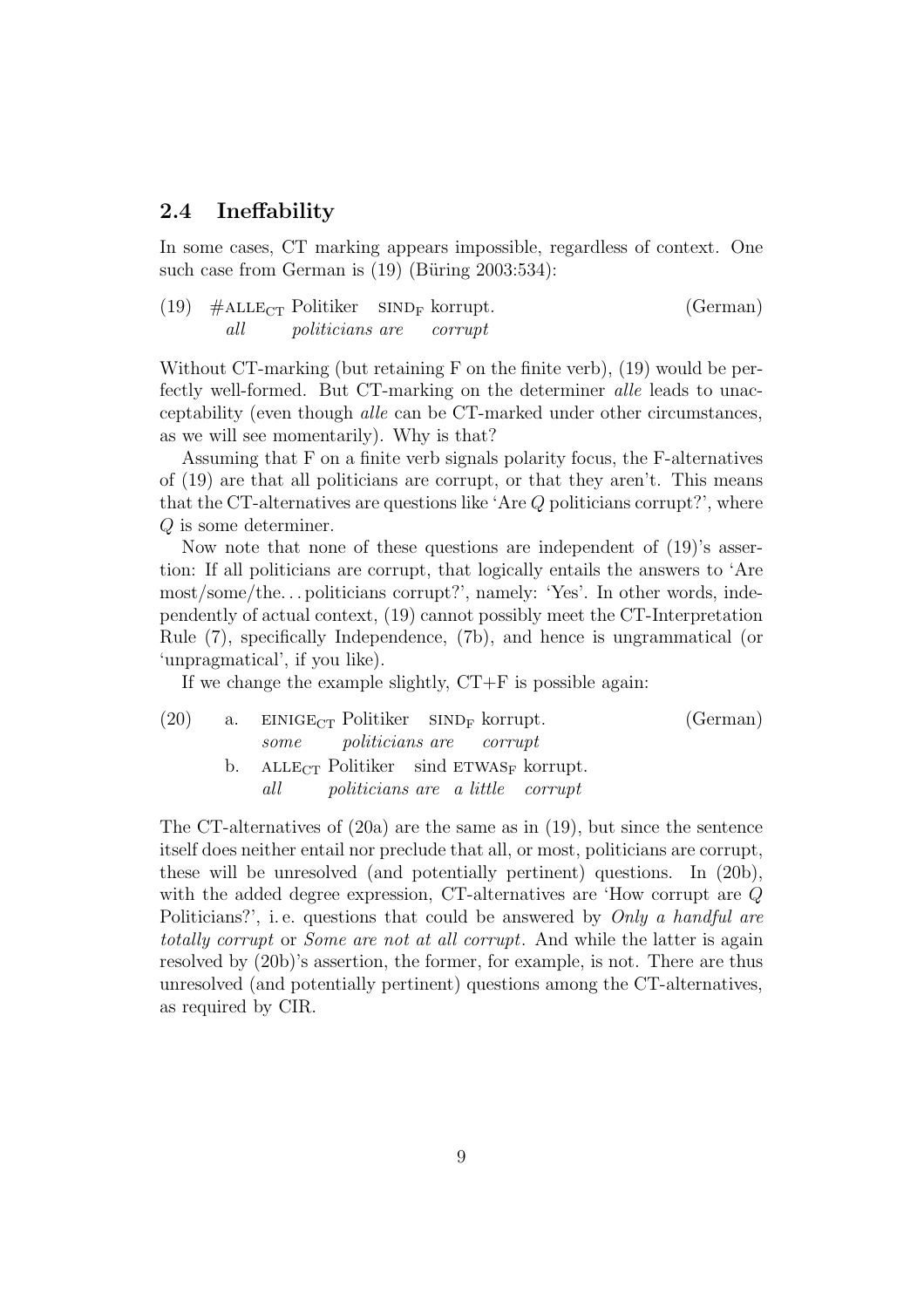### 2.5 Scope Inversion

If a  $S^{CT+F}$  is structurally ambiguous between a construal on which it violates the  $CIR$  — along the lines just discussed in section  $2.4$  — and one on which it does not, CT marking will effectively disambiguate the sentence towards the latter. A case in point is sentence  $(21)$ , with  $CT+F$  marking as indicated, which can only mean that not all politicians are corrupt. Without CT marking, it can either mean that, or that all politicians are non-corrupt:<sup>9</sup>

 $(21)$  ALLE<sub>CT</sub> Politiker all politicians are not  $\sin$ d NICHT<sub>F</sub> korrupt. corrupt (German) 'Not all politicians are corrupt.'

The same can be observed e.g. in Hungarian (from Gyuris 2002:80): (22) only has the 'not... everybody' reading, although quantificational elements in Hungarian usually have a preference for surface scope:

 $(22)$  MINDENKI<sub>CT</sub> NEM<sub>F</sub> ment el. everybody not  $went$ PREFIX (Hungarian) 'It is not the case that everybody left.'

Let us focus on the available construal first: The sentence asserts that not all politicians are corrupt, and its CT-alternatives will be 'Is it false that Q politicians are corrupt?', for example 'Is it false that many politicians are corrupt?'. This question is not resolved by the assertion, and it is plausibly pertinent, meeting the CIR.

On the other construal, the sentence says that all politicians are uncorrupt, with CT-alternatives like 'Are Q politicians corrupt?'. But since the sentence asserts that none of them are, any such question is resolved by the assertion alone. As was the case with (19), this construal of (21) cannot possibly meet the CT Interpretation Rule (7). But in (21), unlike in (19), there is a second construal which is (or can be) felicitous, so that the sentence is acceptable, though not ambiguous, with CT+F marking.

A similar effect can be observed in (23):

 $(23)$ I habe  $\textsc{nicHT}_{\textsc{CT}}$  getrunken, weil have not drunk because I sad  $ich$  TRAURIG<sub>F</sub> bin. am (German) 'I didn't drink because I'm sad.'

With the CT+F marking as indicated, the sentence invites the question 'Then why DID you drink?'. For that to make sense, the sentence itself must

 $^{9}$ From Jacobs (1984), analysis following Büring (1997a).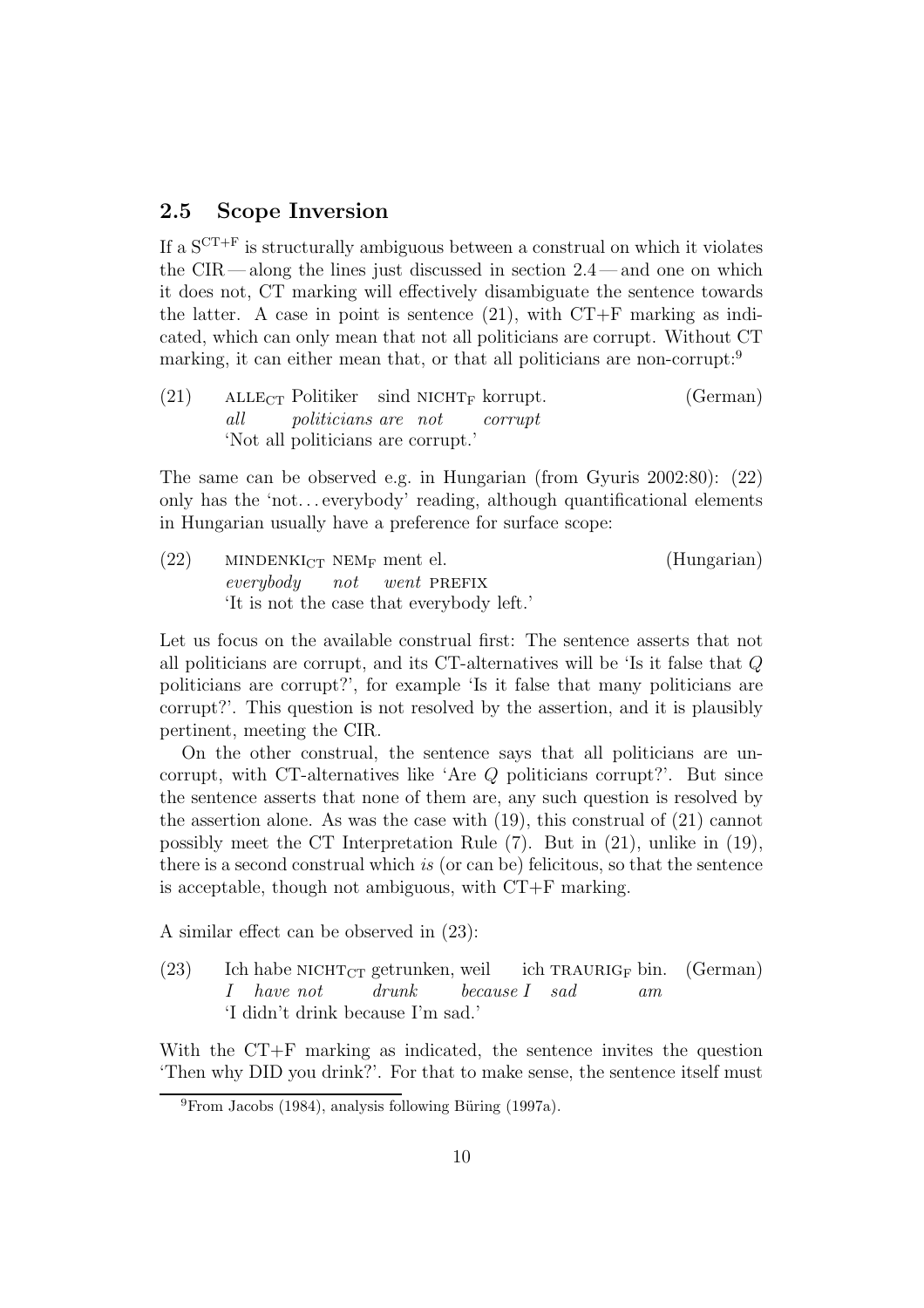be interpreted as 'it is not the case that my being sad is the reason for my drinking'. If it meant 'my sadness is the reason I don't drink' it would be incoherent to ask what, instead, is the reason the speaker drinks. Without this CT+F marking, on the other hand, that latter reading is easily possible. So here, just as in (22), the CIR disambiguates by way of rendering one logical construal of the sentence contradictory.

# 3 Single CT and F+CT

English has a rise-fall-rise (RFR) pattern— $L^*$ +H L- H% in MaeToBI notation—which can occur sentence finally, i.e. without a following  $F:^{10}$ 

- (24) a. (Will Uncle Michael and Aunt Carolyn be coming to the rehearsal dinner?— ) They're INVITED<sub>RFR</sub>.
	- b. (What about the beans? Who ate them? —) FRED<sub>F</sub> ate [the  $BEANS$ <sub>RFR</sub>

For both the 'sole RFR' and the 'F+RFR' we should ask whether the RFR is the same as CT in CT+F. The parallels are striking, not just prosodically, but pragmatically. For example RFR on all in (25) disambiguates the otherwise scope ambiguous string towards the 'not all' reading, much like CT+F on alle... nicht ('all... not') did in  $(21)$  above:<sup>11</sup>

(25) ALL<sub>RF</sub> the men didn't go<sub>R</sub>.

Likewise, Japanese stressed wa, and Korean stressed nun, the pragmatics of which appear very similar to English and German CT marking, can appear without an accompanying focus, yielding scope disambiguation:<sup>12</sup>

 $(26)$  MOTU-NUN o all  $CT$  come CONN not PAST DEC -ci anh -ass -ta (Korean) 'Not all of them came.'

Furthermore, RFR may occur in partial answers and shifting topics, similar to the cases discussed in sections 2.1 and 2.2 above: $^{13}$ 

<sup>10</sup>See a. o. Ward and Hirschberg (1985); Pierrehumbert and Steele (1987); Hirschberg and Ward (1991); examples from Bolinger (1982:507) and Jackendoff (1972:261).

<sup>&</sup>lt;sup>11</sup> From Ladd  $(1980:146)$ . I notate the final R at the end of sentence here, indicating that it is not part of the pitch accent on the prominent word—  $all$  in (i)— but a rise at the right edge of the intonational phrase.

<sup>&</sup>lt;sup>12</sup>Lee (1999); see Hara (2008), Oshima (2008) and Tomioka (2009, this volume) for Japanese

 $13O'$ Connor and Arnold (1973:173), Ladd (1980:153), examples (16) and (19).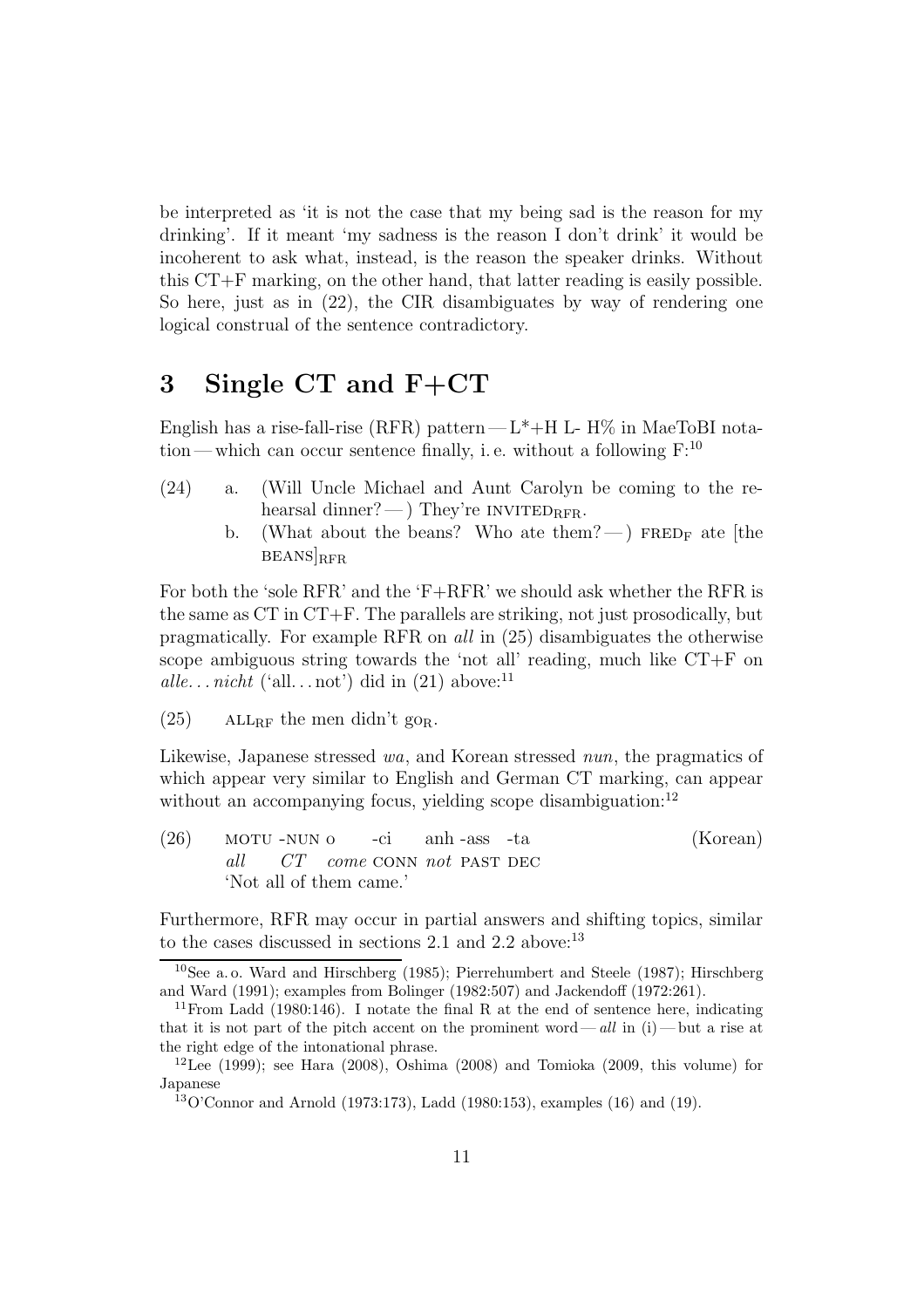- (27) a. (Can Jack and Bill come to tea? )  $BILL_{RF}$  can<sub>R</sub>.
	- b. (Did you feed the animals? ) I fed the CAT<sub>RFR</sub>.
		- c. (Do you want a glas of water? ) I'll have a BEER<sub>RFR</sub>.

Constant (2006, 2012) assumes that the accent in RFR is a focus, and that RFR operates on the focus alternatives, conventionally implicating (28):

- (28) a. There are contextually salient focus alternatives to  $S<sup>RFR</sup>$ , which are informative (i. e. neither contradictory nor redundant after the utterance of  $S<sup>RFR</sup>$ ,<sup>14</sup> and
	- b. for all such alternatives  $a$ , the speaker cannot 'safely claim'  $a$ . (cf. Constant 2012:408,414,424)

(28a) states that there are alternatives in the focus value which are independent of the assertion of SRFR (as well as the Common Ground). It should be transparent that that derives the scope disambiguation effects, as well as cases of wholesale infelicity in case the assertion of SRFR entails or contradicts all its alternatives:

| (29) | a. | ALL <sub>RF</sub> my friends didn't come <sub>R</sub> .                    |
|------|----|----------------------------------------------------------------------------|
|      |    | no alternatives 'n of my friends did not come' open, but open alternatives |
|      |    | 'not <i>n</i> of my friends did come'; compare $(21)$                      |
|      |    | b. # ALL <sub>RF</sub> of my friends liked it <sub>R</sub> <sup>15</sup>   |
|      |    | no open alternatives 'n of my friends liked it at all; compare $(19)$      |

It should be noted that  $(29b)$  (as well as  $(19)$  — ALL politicians ARE corrupt) has F-alternatives which are entailed ('some/most of my friends liked it'), as well as ones that are contradictory ('none/fewer than half of my friends liked it'). This is captured by the word 'informative' in (28a), as well as the word 'independent' in the CIR, (7b). Weaker conditions which merely require alternatives that are compatible (but possibly redundant, such as Wagner 2012:24, (46)), or non-redundant (but possibly known to be false, such as Oshima 2008:7, (17)), or simply not equivalent to  $S<sup>RFR</sup>$  (e.g. Ludwig 2008:391, (19)) will systematically fail to derive the desired result.

Turning to the examples in (27), here, too, (28a) is crucial, in particular the 'salient' bit: In (27b), repeated below, as well as (30b), we are looking for alternatives like  $\mathcal{I}$  fed  $x$ ' which are informative; this holds for any alternative

 $14$ This half of the rule is also assumed in Wagner (2012:24), where it is assumed that any additional meaning of RFR follows by Gricean reasoning, instead of being grammatically encoded.

 $15$ Constant  $(2012, ex. (33b)).$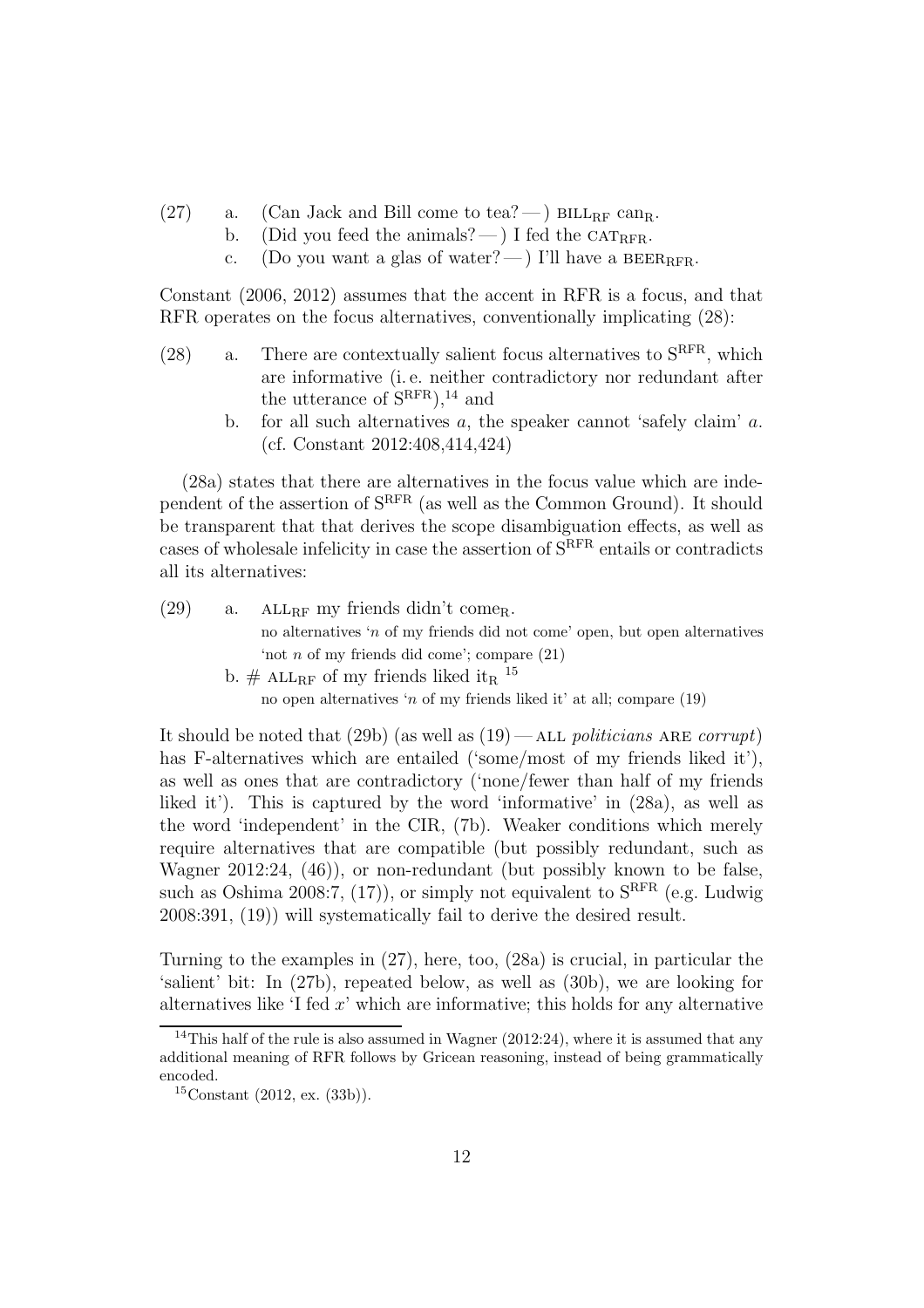$x \neq$  'the cat'. Assuming that the speaker fed the cat only, none of these is 'safely claimable', either, so (28) appears to be met in both (30a) and (30b):

- (30) a. (Did you feed the animals?  $\rightarrow$  I fed the CAT<sub>RFR</sub>.
	- b. (Did you feed the cat? )  $\#$  I fed the CATRFR.

Crucially, then, such alternatives must be salient in (30a), precisely because the question *asks* about them (namely whatever other animals are in  $\lbrack \rbrack$  the animals $\|$ <sub>O</sub>); the anomaly of (30b), on the other hand, must arise because the question only makes one proposition salient: 'I fed the cat'. Since that proposition is entailed by the answer, (28a) is violated, not because there are no informative unclaimable F-alternatives, but because none of them qualifies as 'salient' in the context of (30b). Similarly in (27a) and (27c).

The alert reader will notice that 'salient' in (28) plays much the same role as 'pertinent' in  $(7a)$  in the CIR. Unsurprisingly, then, cases like  $(25)-(27c)$ can be analyzed using the CIR as well, if we replace the informative and nonclaimable *proposition* required in  $(28)$  by the yes/no-question based on it, i.e. 'Did not n of my friends come?', 'Can x come to tea?', 'Did you feed  $x$ ?' and 'Will you have an  $x$ ?'. This was suggested in Büring  $(2003:532)$ , where it was assumed that the CT-value of a declarative with CT but without F is a set of yes/no-question meanings (see Constant 2012, sec. 5.3 for more discussion).<sup>16</sup>

### 4 Details, Open Questions, and Alternatives

#### 4.1 Last Answer

Crucial to the treatment of scope disambiguation in section 2.5 was the fact that an  $S^{CT+F}$  must not be a *complete* answer to the questions in its CTvalue, i.e. that the latter contain at least one independent question. It bears pointing out that, according to the CIR in (7), there need not be an actual open question (in  $[\mathrm{S}^{\mathrm{CT}+\mathrm{F}}]_{\mathcal{CT}}$ ) after uttering  $\mathrm{S}^{\mathrm{CT}+\mathrm{F}}$ ; there only needs to be a question that is not resolved by  $S^{CT+F}$  alone. (31) helps to illuminate the difference:

(31) (Where are these two from?)

<sup>16</sup>Strikingly, parallel German cases appear to have a focus on the finite verb or negation, as in  $(21)$  above, which— by standard F semantics— yields the meaning of a yes/noquestion as the focus value. Generally, German does not allow for CT (or RFR) without a following F, so one can hypothesize that German here chooses an F-marking— on the finite verb— which yields the same result that a  $CT-only/RFR$  sentence would (see Büring 2003:532).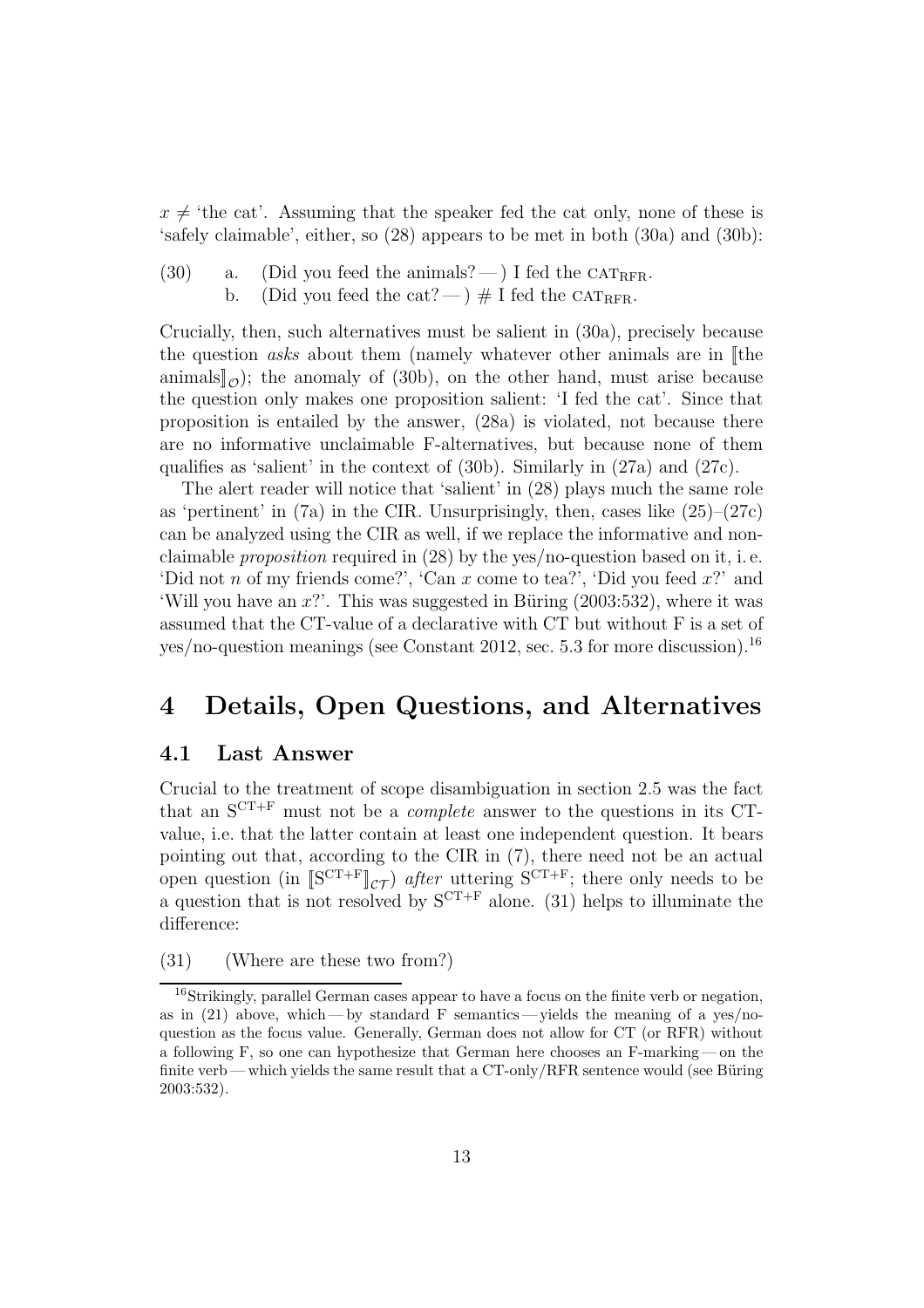- a. #BOTH OF THEM<sub>CT</sub> are from HUNGARY<sub>F</sub>.
- b.  $^{(i)}$ HE<sub>CT</sub> is from AUSTRIA<sub>F</sub>.  $^{(ii)}$ SHE<sub>CT</sub> is from SCOTLAND<sub>F</sub>.

(31a) is infelicitous as an answer, which is predicted: The CT-value of (31a) contains questions like 'Where is  $x$  from?', and for the pertinent ones,  $x$ must be her or him. Since (31a) resolves both of these questions, there is no question in  $[(31a)]_{\mathcal{CT}}$  that is independent of  $(31a)$  itself, in violation of Independence, (7b).

Now, the two answers in (31b), taken *together*, also completely resolve the question, so why is  $CT+F$  possible here, in particularly in  $(31b-ii)$ , which completes the answer to (31)? To see why, it is important to realize that the Independence part of the CIR,  $(7b)$ , prohibits  $CT+F$  in sentences which themselves completely answer the questions in  $[S^{CT+F}]\_\mathcal{CT}$ , but not in sentences which together with the common ground (in particular together with previous partial answers) completely answer the question. That is to say, the crucial difference is that (31a) itself is a complete answer, whereas (31b-ii) is merely a 'completing' or last answer. The former, but not the latter, are excluded from containing CT+F.<sup>17</sup>

Interestingly, as noted e. g. in Constant (2012:430), the single peak RFR pattern discussed in section 3 above cannot occur in a last answer (Constant 2012, ex. (76)):

- $(32)$  (Can Elizabeth and Persephone come over tomorrow?—)  $ELIZABETH_{RF}$  can<sub>R</sub>.
	- a.  $\#$ PERSEPHONE<sub>RF</sub> can<sub>R</sub>
	- b. PERSEPHONE<sub>CT</sub> can TOO<sub>F</sub>.

While the  $CT+F$  pattern in (32b) is fine here, a sole RFR on *Persephone* as in (32a) is not, pointing to an essential difference between the two contours.

#### 4.2 Pertinence

In a double correction like (33), it seems that any two teams could be replaced for *England* or *Spain*, preserving felicity:

- (33) (What games are on tonight? Is Brazil playing England?— )
	- a. No ENGLAND<sub>F</sub> is playing SPAIN<sub>F</sub>.

 $17$ The interpretation rules for topic in Büring (1997b) has rightly been faulted for creating the 'Last Answer Problem', since it ruled out CT+F not just in complete answers, but also, wrongly, in last answers (Krifka, 1999, sec. 3.4; Hara and van Rooij, 2007, slides 19f; Aloni and van Rooij, 2002:32f). This was corrected via the 'highest attachment' condition in Büring  $(2003)$ , as well as, explicitly, in the Independence condition in  $(7b)$  here.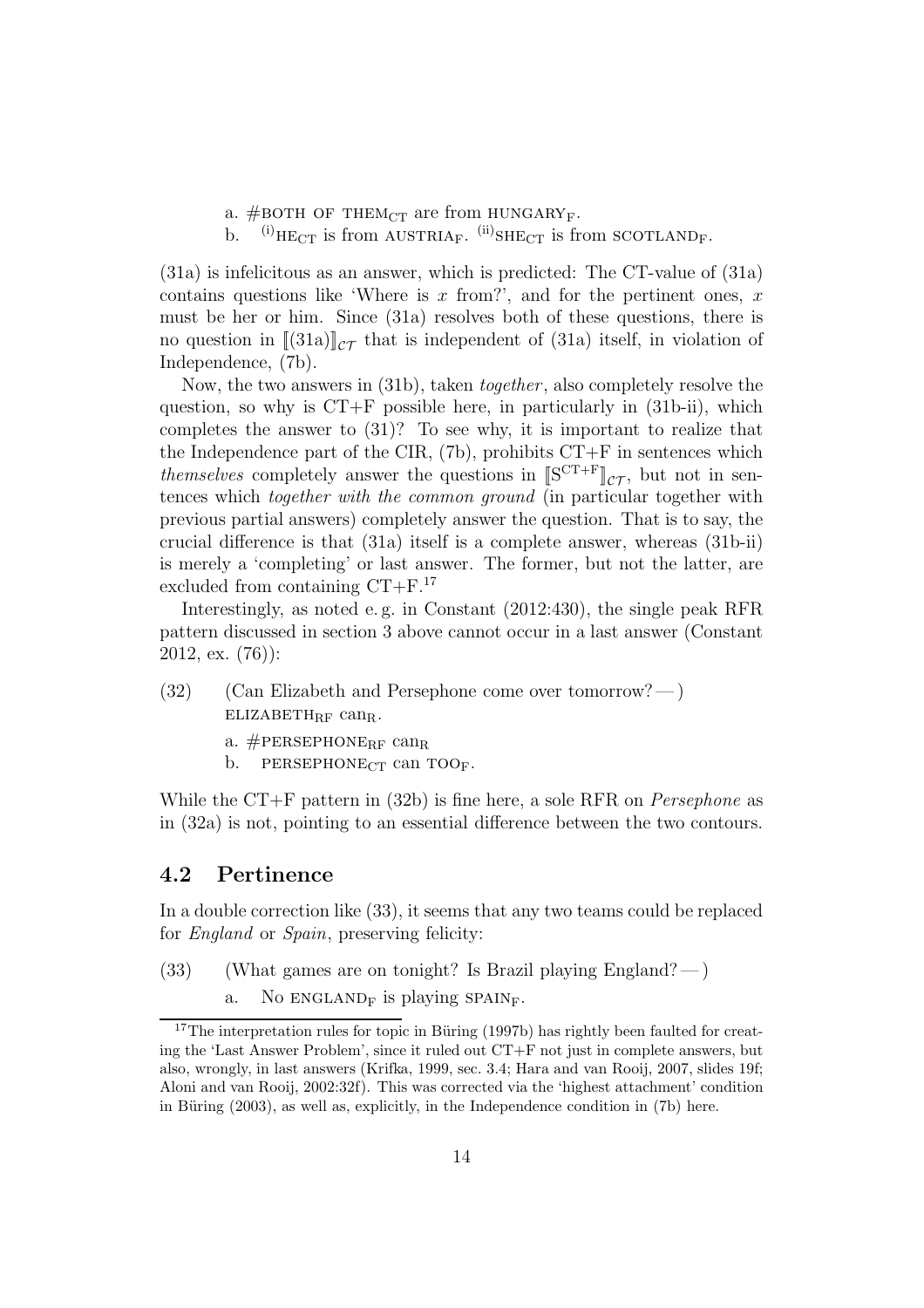b. No,  $SPAIN<sub>F</sub>$  is playing GERMANY<sub>F</sub>.

This is different when we use a  $CT+F$  pattern instead:<sup>18</sup>

- $(34)$  (What games are on tonight? Is Brazil playing England?—)
	- a. No,  $BRAZIL_{CT}$  is playing SPAIN<sub>F</sub>.
	- b. No,  $ENGLAND<sub>CT</sub>$  is playing GERMANY<sub>F</sub>.
	- c.  $\#\text{No}$ , SPAIN<sub>CT</sub> is playing GERMANY<sub>F</sub>

(34c) is certainly fine with  $F+F$  intonation, but with a proper rise on  $Span_i$ , the likely reaction to (34c) is: 'Spain?! Who is talking about Spain?'

One might be tempted to conclude that CTs in general have to be 'anaphoric' (in some sense). But note the contrast with (35):

(35) (What games are on tonight? Is Brazil playing England?—) Yes, and  $SPAIN_{CT}$  is playing GERMANY<sub>F</sub>.<sup>19</sup>

The oddness of (34c) must hence have to do with corrections in particular. I would like to suggest that it has to do with Pertinence, (7a), i. e. with which question is currently under discussion. Presumably the basic question in  $(34)/(35)$  was which games are on tonight. We then tackle the subquestion which team Brazil is playing tonight, suggesting  $(34)/(35)$ . If the answer to that is 'yes', as in (35), we can continue with the general question of which games are on, saying who Spain is playing, as in (35).

If the answer to 'Is Brazil playing England tonight?' is 'no', on the other hand, we cannot go on to the next question— who Spain is playing — as  $(34c)$ is trying to. We first have to resolve the question who Brazil is playing. 20

<sup>&</sup>lt;sup>18</sup>To get in the right mood for the intonation patterns, you may try the left-dislocated versions first, i.e. No. Brazil, they're playing Spain etc. The contrast with No. Spain, they're playing Germany is rather stark. However, what I claim here is that the same contrast can be observed with intonation alone, and is not a function of syntactic dislocation.

<sup>19</sup>I am inclined to think that in (35) we accommodate that, for example, Spain belongs to the same group as England and Brazil, and the relevant task was to find out who (out of the four) was playing who tonight. That is to say, Spain, too, seems to have to be identifiable or anaphoric in some sense. If this were not the case, *Spain* would just have to be F, as in (33b). The point is that no such accommodation can come to the rescue of (34c), it seems.

 $^{20}$ In fact it seems likely that *both* the question who Brazil plays and who England plays have to be resolved (or aborted by means of saying 'Brazil isn't playing' or 'We can't find out right now who England is playing') before we turn to other countries as topics:

<sup>(</sup>i) Is Brazil playing England tonight?  $^{(i)}$  No, BRAZIL<sub>CT</sub> is playing SPAIN<sub>F</sub>.  $^{(ii)}$ #  $\dots$  and SWEDENCT is playing ITALY<sub>F</sub>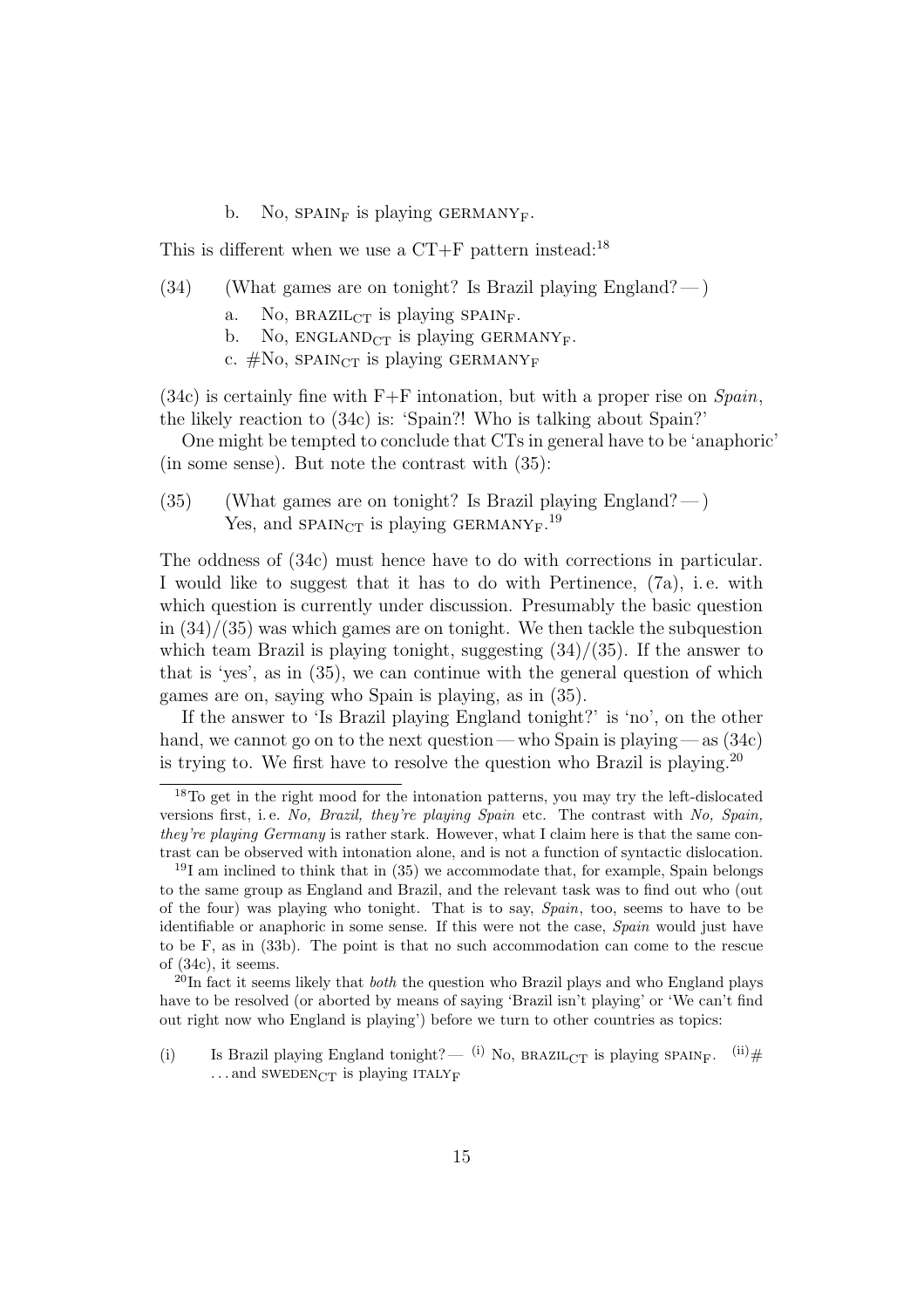If this is the right conclusion to draw from these examples, it shows that the notion of Question under Discussion— and hence the mentioning of Pertinence in the CIR in  $(7a)$ — is highly relevant for the modelling of CT. After all, the fact that Spain is playing Germany is equally informative and even relevant in (34c) and (35). The crucial difference is that, since it addresses a new subquestion (about Spain), it can only do so after the current subquestion (about Brazil and/or England) has been resolved.

To complete the picture, consider (36):

(36) Is Brazil playing tonight? If so, against whom?—Well,  $SPAIN_{CT}$  is playing GERMANY<sub>F</sub>.

The difference between (34c) and (36) is that we can understand the answer in (36) as part of the strategy to figure out if and against whom Brazil is playing. We are thus not introducing Spain as a topic in its own right, but as part of figuring out if and who Brazil is playing.

### 4.3 Distinctness of Foci

The CIR in (7) requires that there be an independent and relevant question among the CT alternatives. It does not require that the answer to that question have a different focus than  $S^{CT+F}$ . Thus, on the face of it, the condition allows for texts like (37):

 $(37)$  (Where are you guys from?—)  $^{(i)}$ JACQUES<sub>CT</sub> is from PARIS<sub>F</sub>,  $^{(ii)}$  # and COLETTE<sub>CT</sub> is from PARIS<sub>F</sub>.

But (37) is clearly odd, and that oddness vanishes if we replace either occurrence of *Paris* (but not both) with *Marseille*. So it appears to be infelicitous to pair two CTs with the same focus. How to rule this out? One possibility is to blame the oddness of (37) on the Gricean Maxims of Manner: Basically the speaker should have said Jacques and Colette are from Paris, whereas otherwise one wrongly infers, via scalar implicature, from (37i) that only Jacques is from Paris (this was the line taken in Büring 1997b).

Oshima (2008, sec. 3.3), van Rooij (2010:14f) and Constant (2012), a. o., point out that the effect appears too strong to be a conversational implicature. Van Rooij (2010) instead assumes that CT is grammatically exhaustified independently, so that e. g. (37i) implies 'only Jacques lives in Paris'; consequently (37ii) creates a contradiction.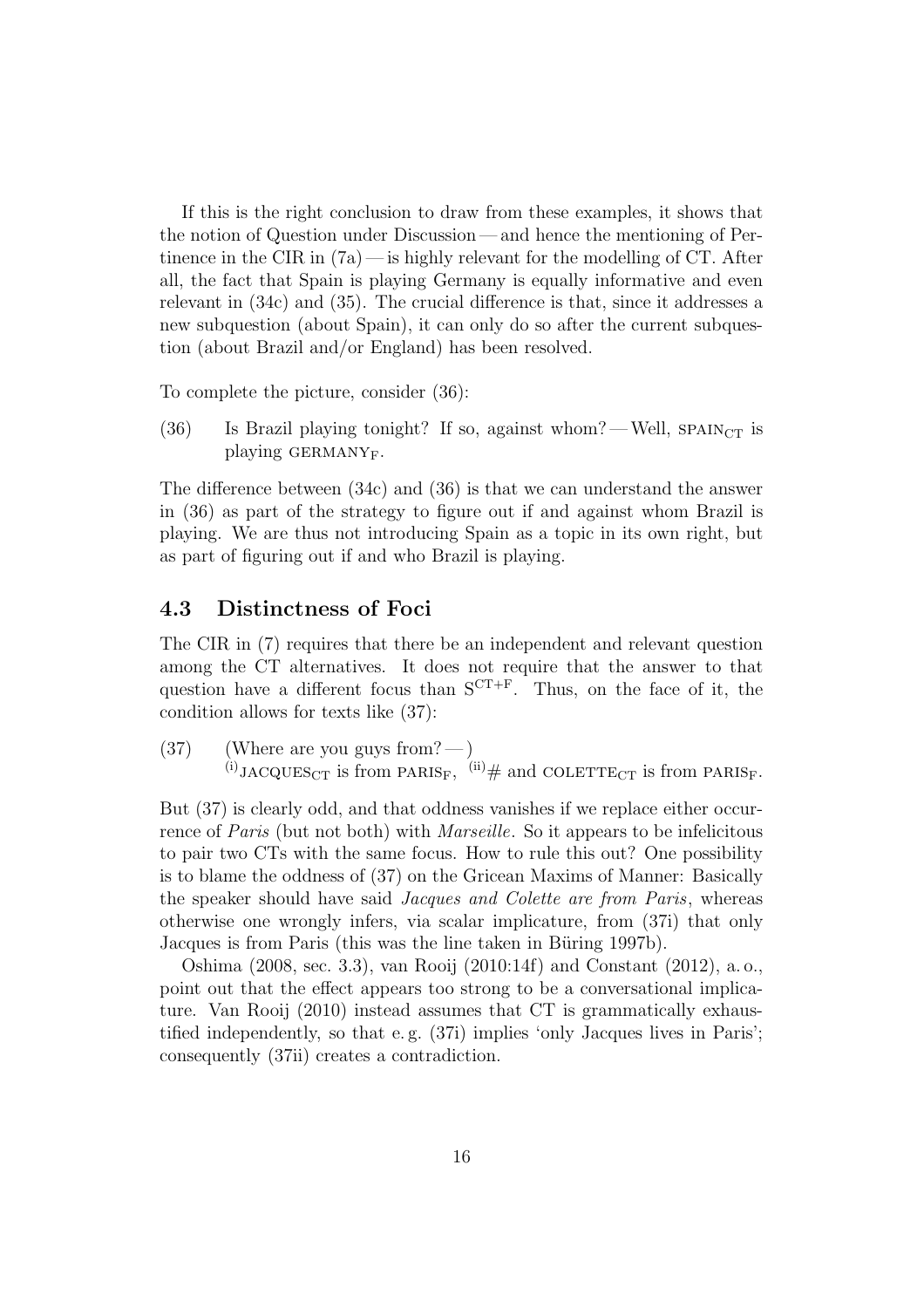This, however, would also, wrongly, rule out (38ii), since it contradicts the CT-exhaustification of (38i) ('only Jacques is from Southern California'):<sup>21</sup>

(38) (Where are these guys from?  $-$ ) (i) JACQUES<sub>CT</sub> is from somewhere in Southern CALIFORNIA<sub>F</sub>,  $^{(ii)}$ BILL<sub>CT</sub> is from LA<sub>F</sub>, and  $^{(iii)}$ SUSAN<sub>CT</sub> is from  $OREGON_F$ .

Oshima (2008), too, assumes that CT-alternatives are not questions, but propositions, just like F-alternatives, namely propositions in which both CT and F are replaced by alternatives. That means that (37i) would require that there be some proposition 'x is from y', where  $x \neq$  Jacques and  $y \neq$ Colette, which is not assumed yet (hence a fortiori independent of 'Jacques is from Paris'); 'Colette is from Paris' in (37) would not qualify here, since it sets  $y =$  Paris (whereas 'Colette is from Marseille' would). Unlike van Rooij (2010), this does not wrongly rule out (38).

What Oshima (2008) (as well as van Rooij 2010) has difficulty explaining is that (39) is notably better than  $(37)$ :<sup>22</sup>

(39) (Where are these guys from? — ) <sup>(i)</sup>JACQUES<sub>CT</sub> is from PARIS<sub>F</sub>, and  $^{(ii)}$ COLETTE<sub>CT</sub> is from Paris, TOO<sub>F</sub>.

This suggests that CT+F should not rule out the proposition that Colette is from Paris as satisfying the CIR for (37i) and (39i) (as van Rooij and Oshima do), but the particular realization of that proposition in (37ii). Plausibly one can blame the infelicity of (37ii) on the repeated focusing of Paris: There simply is no alternative 'live in  $x$ ' to license F on the given element *Paris* in (37ii) (cf. Rochemont, this volume). This is avoided by focusing the particle too in (39ii) (see Féry and Samek-Lodovici 2006:146 for basically this idea).

### 4.4 CT–F Asymmetries

In introducing CT-values, we have added an additional layer of semantic computation to the compositional semantics. We should ask whether this is strictly necessary. For example, we saw in section 3 that scope inversion effects can be achieved by requiring that a proposition (rather than a question) which replaces CT and F be independent and informative.

<sup>21</sup>Thanks to an anonymous reviewer for pointing out this example and its significance.

 $22$ Van Rooij (2010:15) actually notices the felicity of (39) and proposes that the presence of too in (37ii) 'cancels' the otherwise obligatory exhaustification of  $Jacques_{CT}$  lives in  $Paris_F$  to 'only Jacques lives in Paris'. Note, though, that this does not offer an explanation for the acceptability of (38).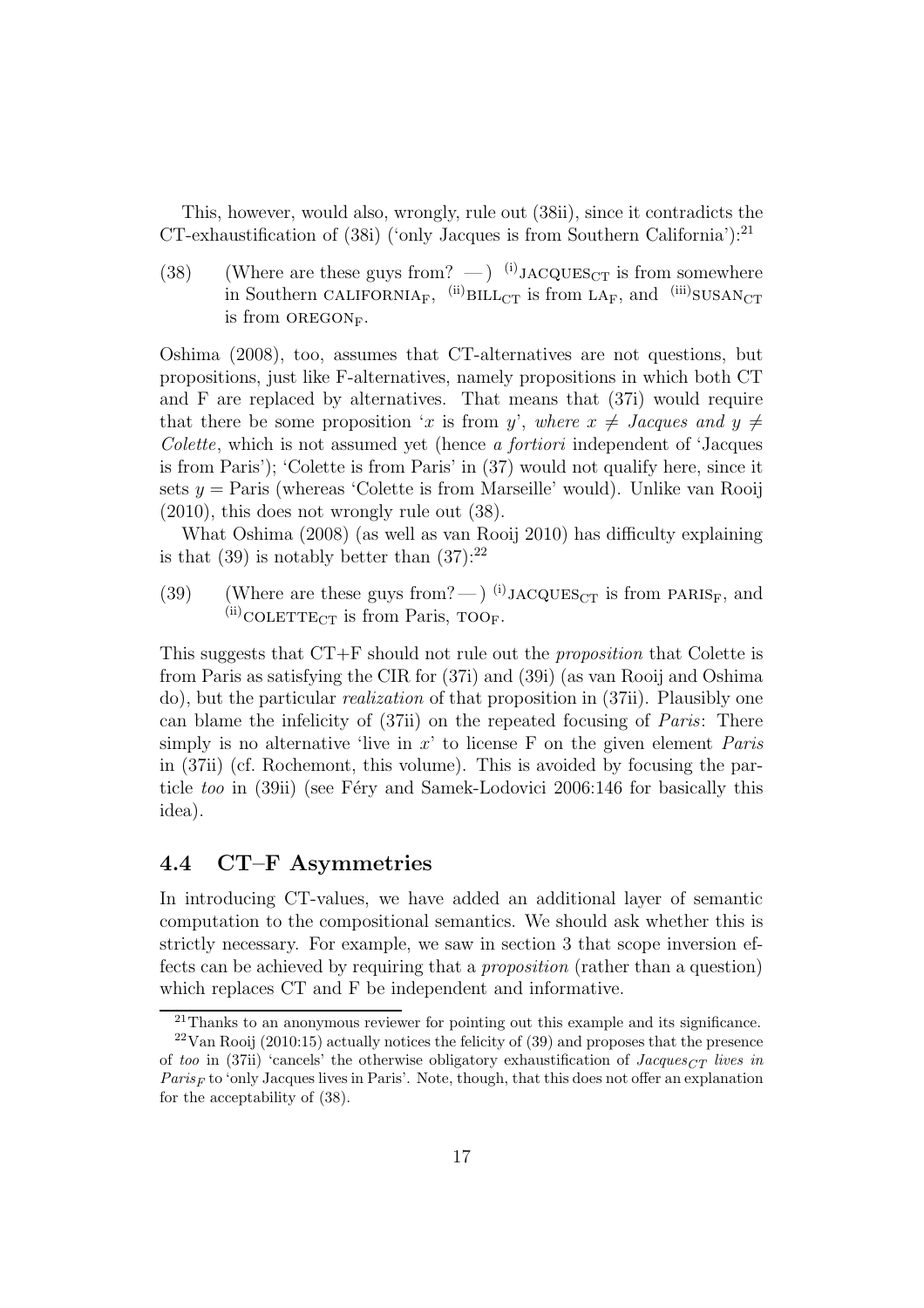Of course, if we ignore the difference between  $CT+F$  and  $F+F$  altogether, it is impossible to differentiate whether (40) answers (40a) or (40b) (repeated from (8) above):

(40) a. Do you want to kick her out? b. Who do they want to kick out? she wants to kick me out.

In section 1 above I suggested that the answer in (40) would be pronounced differently, depending on the question, reflecting the difference between  $F+F$ (answering  $(40a)$ ) and  $CT+F$  (answering  $(40b)$ ). If this is correct, we cannot treat CT+F just like F+F.

Assuming then that the rule for interpreting CT+F is different from that for F+F, couldn't the former nevertheless operate on the same formal object, a set of propositions, as proposed e. g. in Ludwig (2008) or van Rooij (2010)? I submit that the answer is 'no'. It would predict that CT and F would generally be symmetrical, since they both introduce alternatives at the same 'level', the F-alternatives. But CT and F, while often exchangeable, sometimes are not:

- $(41)$  (When are you guys' birthdays?—)
	- a. MARCY<sub>CT</sub>'s birthday is on the 12th of SEPTEMBER<sub>F</sub>, and...
	- b. #On the 12th of  $SEPTEMBER_{CT}$  it's  $MARCY_F$ 's birthday, and...

Were we to ignore the  $CT/F$  difference, both  $(41a)$  and  $(41b)$  would have the alternative set 'x's birthday is on  $y'$ , so any distributional difference between them would be unexpected. This alone shows that whatever interpretation rule applies to CT+F structures, it must be able to distinguish F- from CTalternatives.

But what is responsible for the difference between (41a) and (41b)? Presumably it has to do with the fact that speaker and hearer in (41) can list all the people who should appear in an answer ('you guys'), but not all the birthdays that will appear in an answer (of course they know all potential birthdays, but not which ones are one of you guys'). This is what the word 'identifiable' was included for in (7c) of the CIR: If *you guys* is known to refer to Marcy, Elisabeth, Anton and Kim, speaker and addressee can identify the pertinent questions 'When is Marcy's birthday?', 'When is Elisabeth's birthday' and so on. But they cannot identify the four corresponding 'inverse' questions 'Whose birthday is it on 9/12?', 'Whose birthday is it on 3/26?' etc.

Note that both sets of questions yield the same answers (that Marcy's birthday is on  $9/12$ , Elisabeth's on  $3/26$  etc.), so a condition that only refers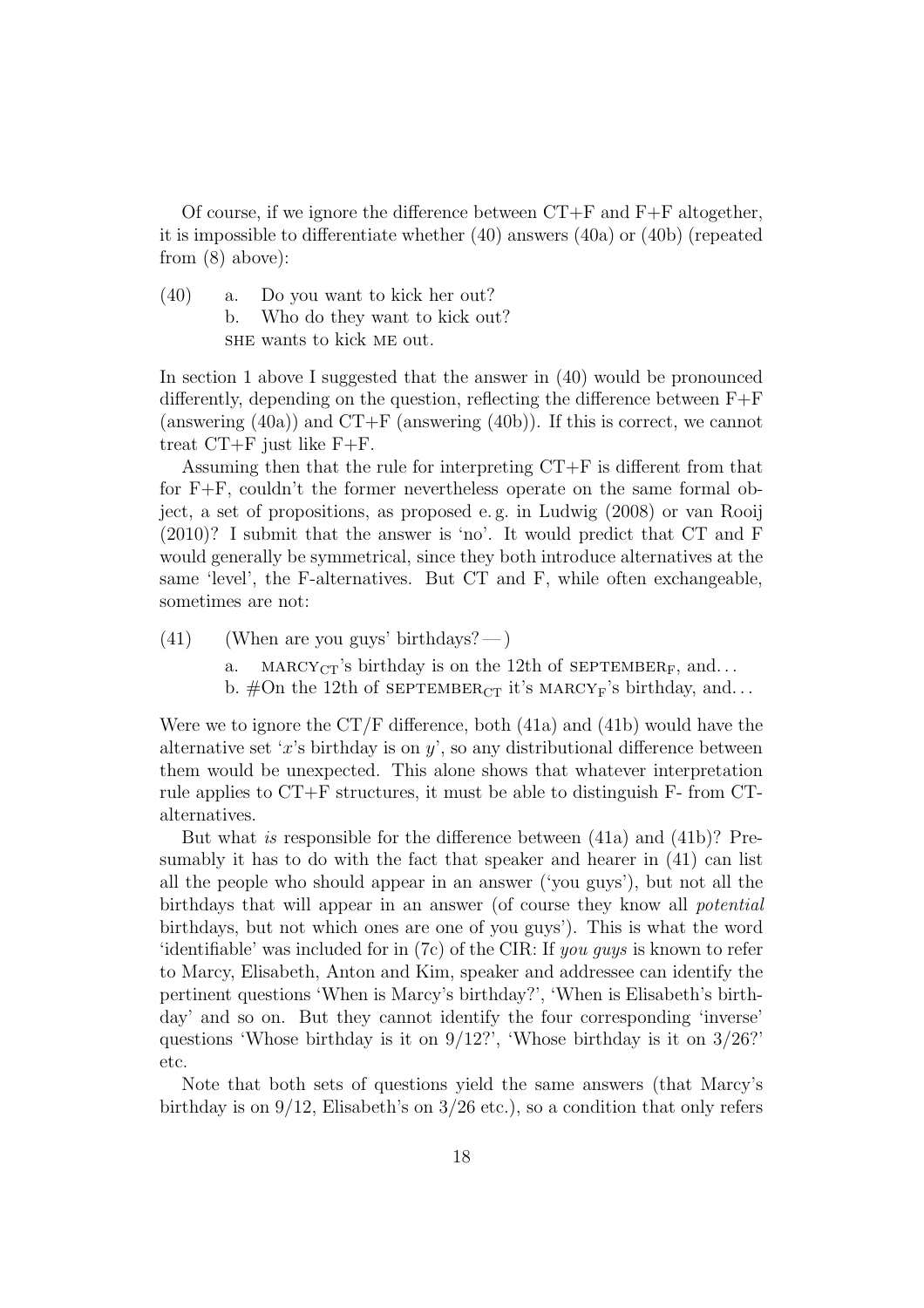to the set 'x's birthday is on y' could not possibly encode this effect.

One might note that the same preference is observed with overt subquestions: When are you guys' birthdays?' is naturally followed up by  $(42a)$ , not (42b):

- $(42)$  a. When is x's birthday?
	- b. Whose birthday is it on  $y$ ?

So should this really be a part of the CT-condition, rather than a theory of querying? Note that even if we assume that there are covert sub-questions, and querying principles that choose (42a) over (42b), there still needs to be a part of the CT-condition that tells us that (41a) answers (42a), and (41b) (42b), and not the other way around. And that requires keeping CT- and F-alternatives different. So the main point— that the CT-condition must treat CT and F asymmetrically— remains valid.

## 5 Thematic Topics

In this last section, I will briefly turn to non-contrastive topics, also called thematic topics. Examples of these include e. g. clitic left-dislocation in Romance, preposing in English, or  $wa$ -marking in Japanese:  $^{23}$ 

| (43) |             | a. Les pomes, jo no les he<br>vist.                        | (Catalan) |
|------|-------------|------------------------------------------------------------|-----------|
|      |             | the apples I NEG them have 1SG seen                        |           |
|      |             | The apples, I haven't seen then.'                          |           |
|      | b.          | Bagels, John likes.                                        |           |
|      | $c_{\cdot}$ | (Tell me about the dog!)                                   |           |
|      |             | ano inu-wa kinoo koo en-de John-o kande-simatta (Japanese) |           |
|      |             | that dog-WA yesterday park-at John-ACC bite-ended.up       |           |
|      |             | 'That dog bit John in the park yesterday.'                 |           |

Presumably, some or all of these constructions can host contrastive topics as well, especially if the topic constituent receives some extra prosodic prominence, say, by pitch accenting. What we are interested in now are examples where this is not the case, i.e. where the dislocated/ $wa$ -marked phrase is neither a CT, nor an F, but still not just an ordinary part of the background. But why assume that there are designated topics in the background?

Usually this characterization comes about as follows: Some (syntactic, morphological, or intonational) marking does not have a regular truth conditional effect, but seems to shape the pragmatic meaning of the sentence it

<sup>&</sup>lt;sup>23</sup>Catalan from Lopez (this volume, ex. (1b)), Japanese from Vermeulen  $(2011, ex.(10a))$ .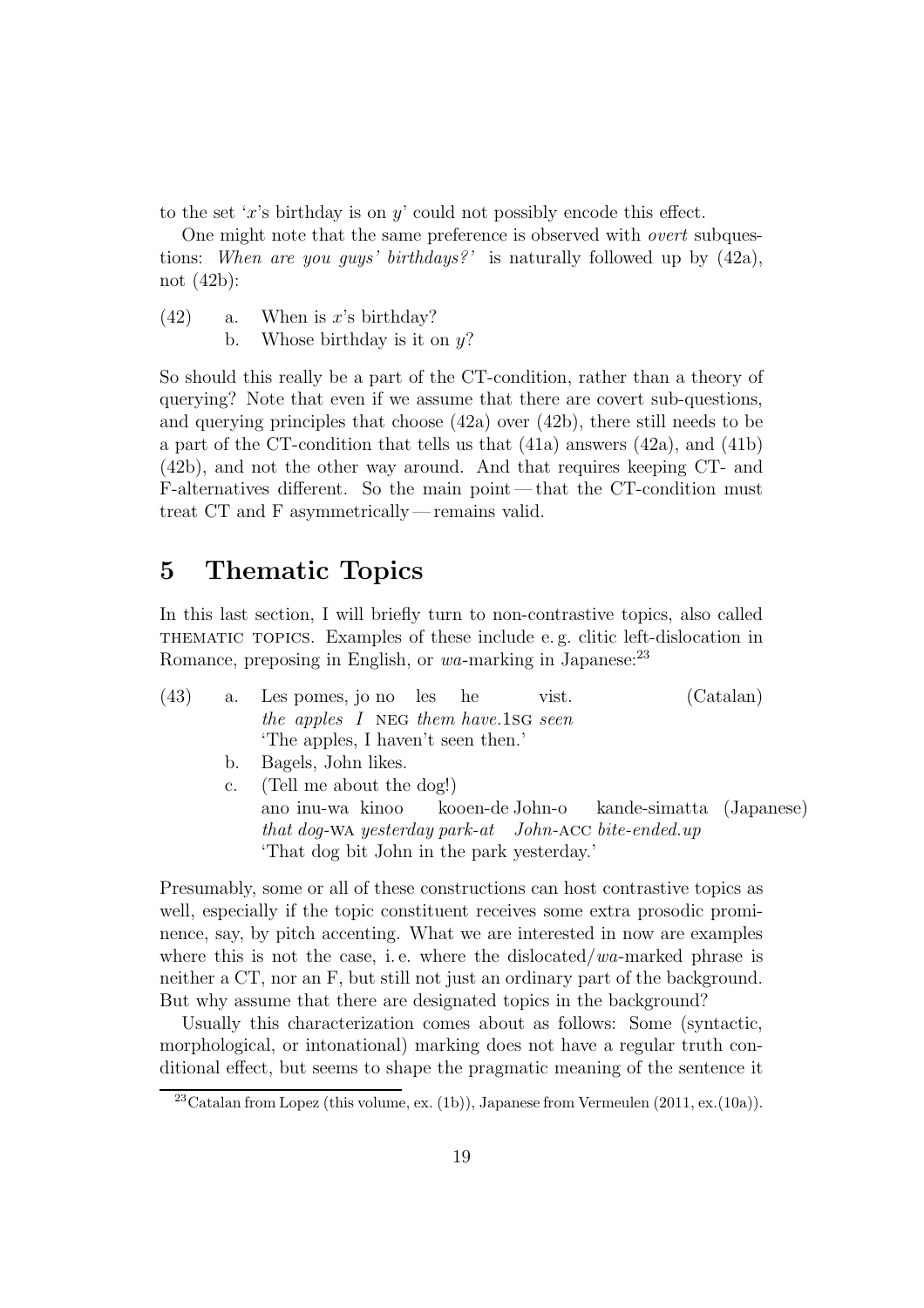occurs in, i. e. the kinds of contexts it is felicitous in (sometimes, certain restrictions on the kind of constituents that can be so marked— $e$ .  $g$ . 'referring expressions only'—go hand in hand with that). If these effects are clearly not the ones found with F (answer to a question, new information, locus of correction...), or CT (see sections  $1-4$  above), the marking is likely to be called (thematic) topic marking.<sup>24</sup>

It is therefore perhaps unsurprising that attempts to characterize the properties of topic marking pragmatically have yielded widely diverging results. That said, the described pragmatic effects of topic marking cluster around notions such as 'psychological subject', 'what the sentence is about' etc. As seen in  $(43c)$ , a common way of eliciting a constituent x as a topic in this sense is to prefix the sentence in question with 'Tell me about  $x'$  or 'What about  $x$ ?' Similarly, an utterance of a sentence with a topic x should be reportable by saying '(s)he said about x that...'; this latter fact is probably the reason such topics are often referred to as ABOUTNESS topics. But, as most recently discussed in detail in Roberts (2011), none of these tests seems sufficient or necessary to identify thematic topics, nor is it clear that they actually test for the same thing; or as van Bergen and de Hoop (2009:173) put it in their foreword to a special issue on topics: 'there is very little consensus among linguists on any . . . specific definition. Multiple properties contributing to topichood have been described, but none of these properties seems either necessary or sufficient to classify something as a topic.' Jacobs (2001) for one concludes that this diversity of characterizations is fundamental to the notion of topic itself: 'there is no common functional feature (nor a common set of functional features) that justifies this classification [as 'topic'; DB]' .

A common way of modelling aboutness topics is to break the meaning of sentences with topics into two parts: the referent of the topic marked expression (assuming for the moment that it is referential), and the property expressed by the non-topic part of the sentence. This is what Reinhart (1982:6.2) calls the Pragmatic Assertion of a sentence. The discourse context, too, is structured into individuals, and properties that are agreed to hold of them. The standard metaphor for this is a stack of indexed file cards (one for each discourse referent), on which properties of the individuals are written (Reinhart 1982; Vallduví 1990; Erteschik-Shir 1997).

For concreteness, associate a context C with a partial function  $f_C$  from individuals to sets of properties, i.e. a set of of pairs  $\langle x, \Phi \rangle$ , where x is an individual (or a discourse referent) and  $\Phi$  is a set of properties. So for any individual *i* that is part of the context,  $f_C(i)$  gives us the set of all properties

<sup>&</sup>lt;sup>24</sup>See e.g. Aissen (1992), sec. 3.1 for a nice illustration.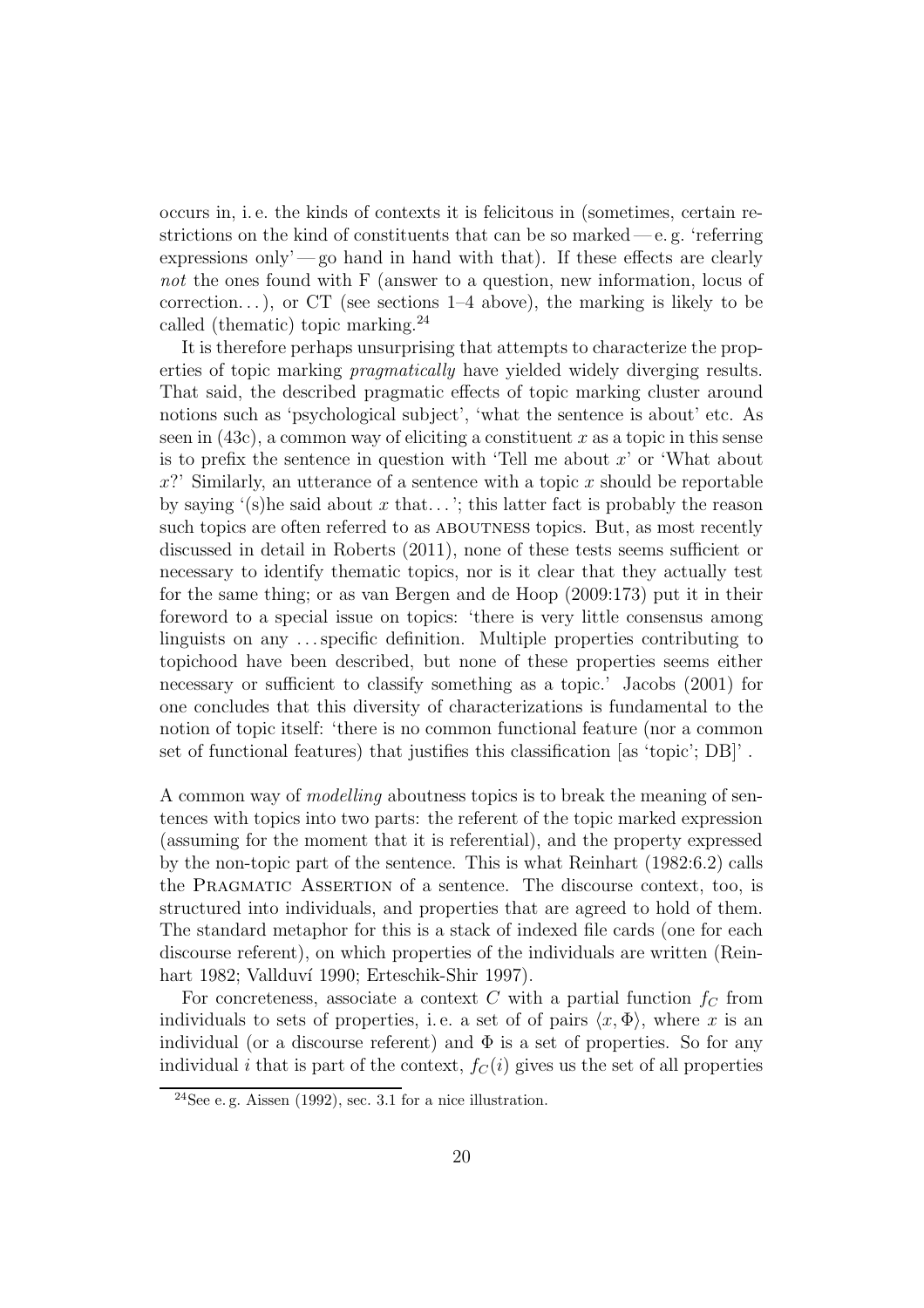that are agreed to hold of i. Adding a sentence about i, i.e. a sentence with a Pragmatic Assertion of the form  $\langle i, \phi \rangle$  to the context, results in a new context C' such that  $f_{C'}$  is like  $f_C$  except that  $\phi \in f_{C'}(i)$ . Finally, assume that a context C is also associated with a set  $a<sub>C</sub>$  of ABOUTEES, where  $a<sub>C</sub>$ is a subset of the domain of  $f<sub>C</sub>$ . The purpose of this set is to distinguish between individuals that have generally been introduced to the context C (the domain of  $f_C$ ) and those that are currently 'under discussion',  $a_C$ .

For illustration, consider the following short text from Tzozil:<sup>25</sup>

- (44) Something had landed at the foot of the tree . . . There was a straw mat. . . They untied it. . . .
	- a. Tzeb san-antrex la te girl San Andres CL there they.found ENC staik un (Tzozil) 'It was a girl from San Andres that they found there.'
	- b. A top det *girl San Andres* ENC-ENC they.took CL away ENC ti tzeb san-antrex un-e, iyik'ik la ech'el un. 'They took the San Andres girl with them.'

According to Aissen (1992:51), Tzeb san-antrex , 'a girl from S. A.', is focused in (44a). In our model, it will expand the domain of the contextual function  $f<sub>C</sub>$  so as to include a discourse referent for the girl in its domain, and map that referent to the property of 'being found in the straw mat (that fell from the tree)'. In  $(44b)$ , ti tzeb san-antrex, 'the girl from S.A.' is topic marked (by the prefix a and suffix  $e$ ). Such topic marking occurs when a topic is 'new or shifted' (Aissen 1992:51). In our model, the discourse marker for the girl is now added to  $a_C$ , the set of aboutees, possibly removing other elements from that set. In the subsequent six sentences of the story, there is neither a full DP nor a pronoun referring to the girl, although they are about her. In other words, the topic marking in Tzozil is only used to *establish* an aboutee, not to refer back to it.

On the other hand, some markings are supposed to pick out an already established aboutee, but cannot newly establish one. For example, Reinhart (1982:63) blames the degraded status of (45b) *vis-* $\acute{a}$ *-vis* (45a) on the fact that the first sentence in (45) established Felix as an aboutee (in our terms), and that the as for... construction refers back to an established topic, rather than establish a new one, as it would have to in  $(45b)$ :<sup>26</sup>

 $^{25}$ Laughlin (1977:67), via Aissen (1992:50f). CL stands for 'second position clitic', ENC for 'intonational phrase enclitic'.

 $^{26}$ As Reinhart herself later notes, as for is bad, too, unless 'used to change the current topic of the conversation' (Reinhart 1982:64). Accordingly, (i) does not improve on (45b), suggesting that the problem must lie elsewhere: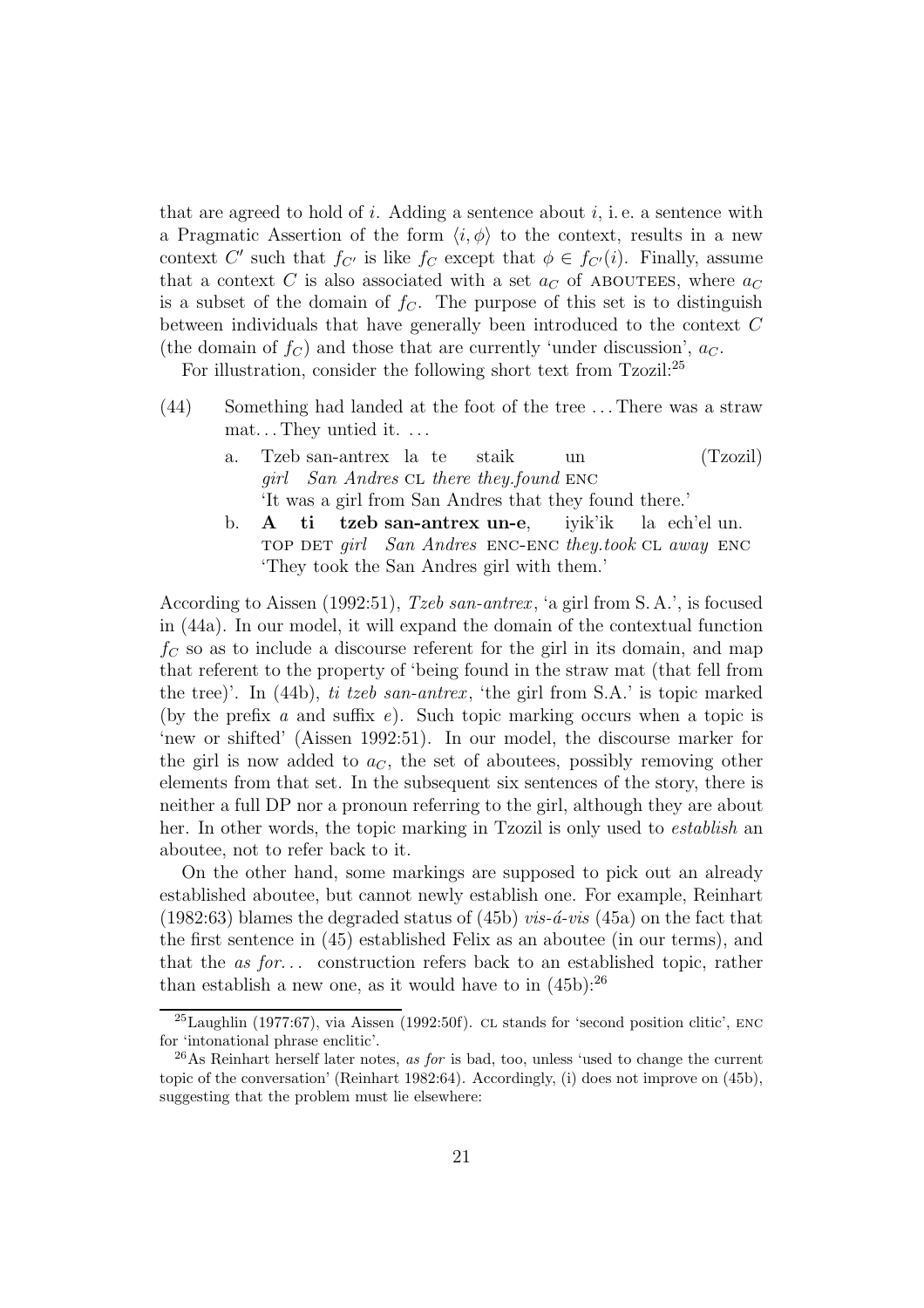- (45) Felix is an obnoxious guy.
	- a. Even Matilda can't stand him.
	- b. ?As for Matilda, even she can't stand him.

A thorough look at descriptions of topic markings in various languages reveals that differences like these abound, making it impossible to talk about properties of 'topics' in general. An investigation of a suspected topic-marking in a given language should therefore start, not by assuming that, since it is a topic, it has a particular cluster of properties, but by establishing their exact specific properties independently, among them. . .

- 1. what items can be so marked (DPs only, definites only. . . )
- 2. whether the marking can. . .
	- (a) establish a new discourse referent as the aboutee for the following, or
	- (b) establish an existing discourse referent as the new aboutee (as in Tzozil), or
	- (c) refer to an established aboutee throughout its tenure as 'what the passage is about'?
	- (d) . . . or do something altogether different
- 3. whether elements that meet that description have to be so marked, or merely may be,
- 4. whether the same marking can serve other pragmatic functions,
- 5. whether there are other tests (than occurrence with that marking) to establish the status marked by it

Once careful descriptions along these lines are available, we can start a systematic investigation of topic cross-linguistically.

Above, a way of modelling aboutness topics formally was sketched. It is not claimed that this particular version in fact models the effects of any particular marking in any particular language, rather it served to illustrate a common way of thinking about topics. Moreover, as Krifka (2008, sec. 5.1) notes, such a model 'presupposes that information in human communication and

<sup>(</sup>i) Felix is an obnoxious guy.  $\#$  As for him/Felix, even Matilda can't stand him.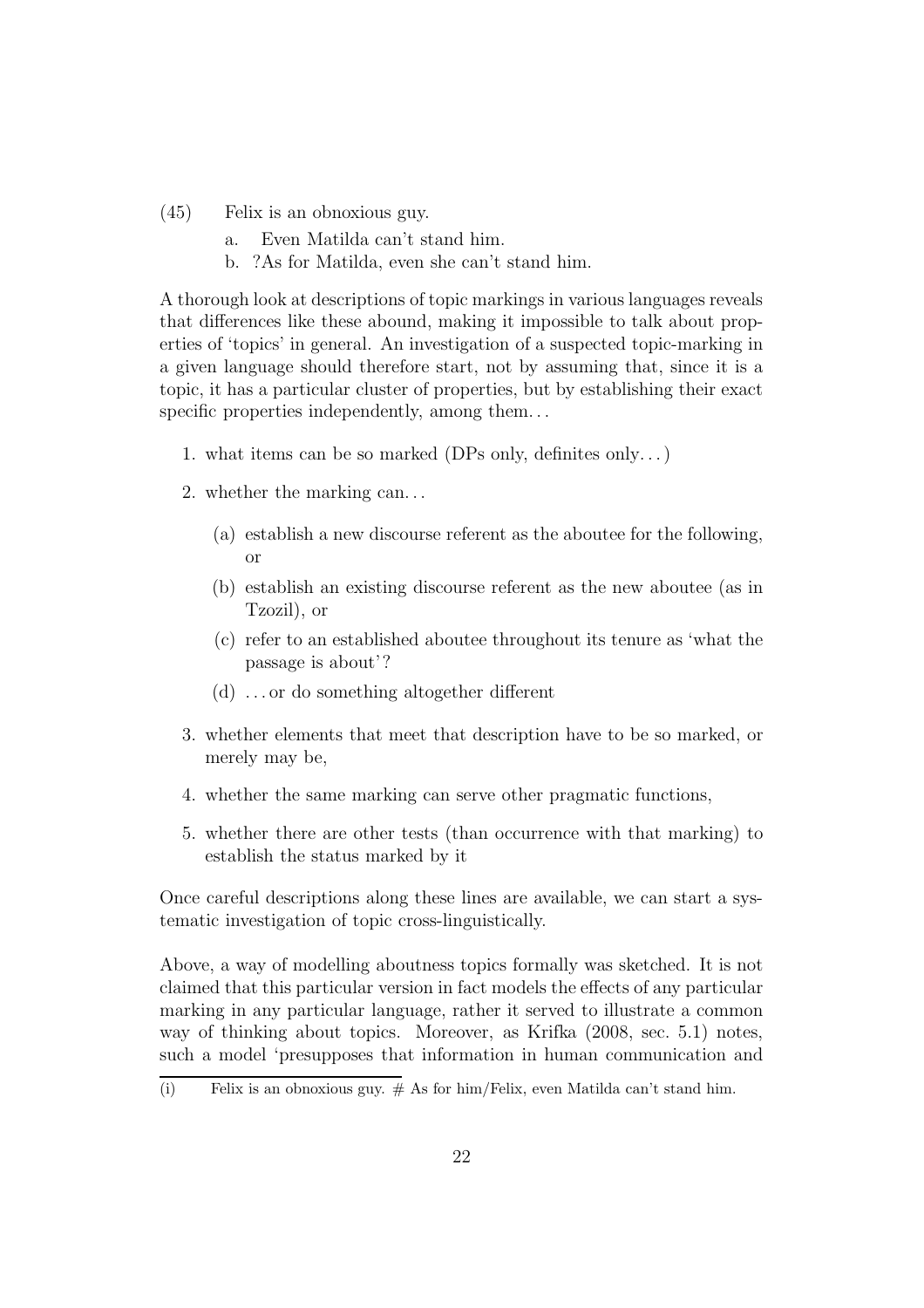memory is organized in a certain way so that it can be said to be "about" something. This does not follow from a general definition of information. For example, relational databases or sets of possible worlds, both models for information, do not presuppose any relation of aboutness.' Given that there is no reason to assume a priori that information should be structured into aboutees and their properties, models of topic that reduce their meaning to such a structuring of information essentially leave us with the question: What is the *observable effect*? That is: How is an information state in which, say, the information that Mary visited Sue is stored under the Mary-entry different from one in which it is stored under the Sue-entry? Few proposals seem to address this crucial question.

As an example of what we are after, take Portner and Yabushita's (1998) claim that the descriptive content of an anaphoric definite in Japanese preferably describes properties that are filed under the entry of the intended referent (Portner and Yabushita 1998pp. 125f):

- (46) John-wa kafe-de onnanohito-ni aimashita. Kanozyo-wa pianisuto John-TOP café-LOC woman-DAT met  $she$ -TOP pianist deshita. was (Japanese) 'John met a woman at a café. She was a pianist.'
	- a. Pianisuto-no onnanohito-wa totemo omoshiroi hito pianist-of woman-top very interesting person was deshita. 'The woman who was a pianist was a very interesting person.'
	- b. ??Kare-ga kafe-de atta onnanohito-wa totemo omoshiroi hito He-NOM café-LOC met woman-TOP very interesting person deshita.
		- was

The woman he met in the café was a very interesting person.'

In the first clause, *John* carries the topic marker wa, so by hypothesis the resulting context stores about John that he met a woman in a cafe. In the second clause, the woman carries wa which establishes about her that she is a pianist. In the continuation (46a), this information is used to form a definite description referring to the woman, which is fine. In (46b) on the other hand, the information in the definite description is taken from the information stored about  $John$ — that he met the woman in a café—rather than about the woman. This is less felicitous. So we have an independent way of establishing how otherwise equivalent information is stored differently in the context.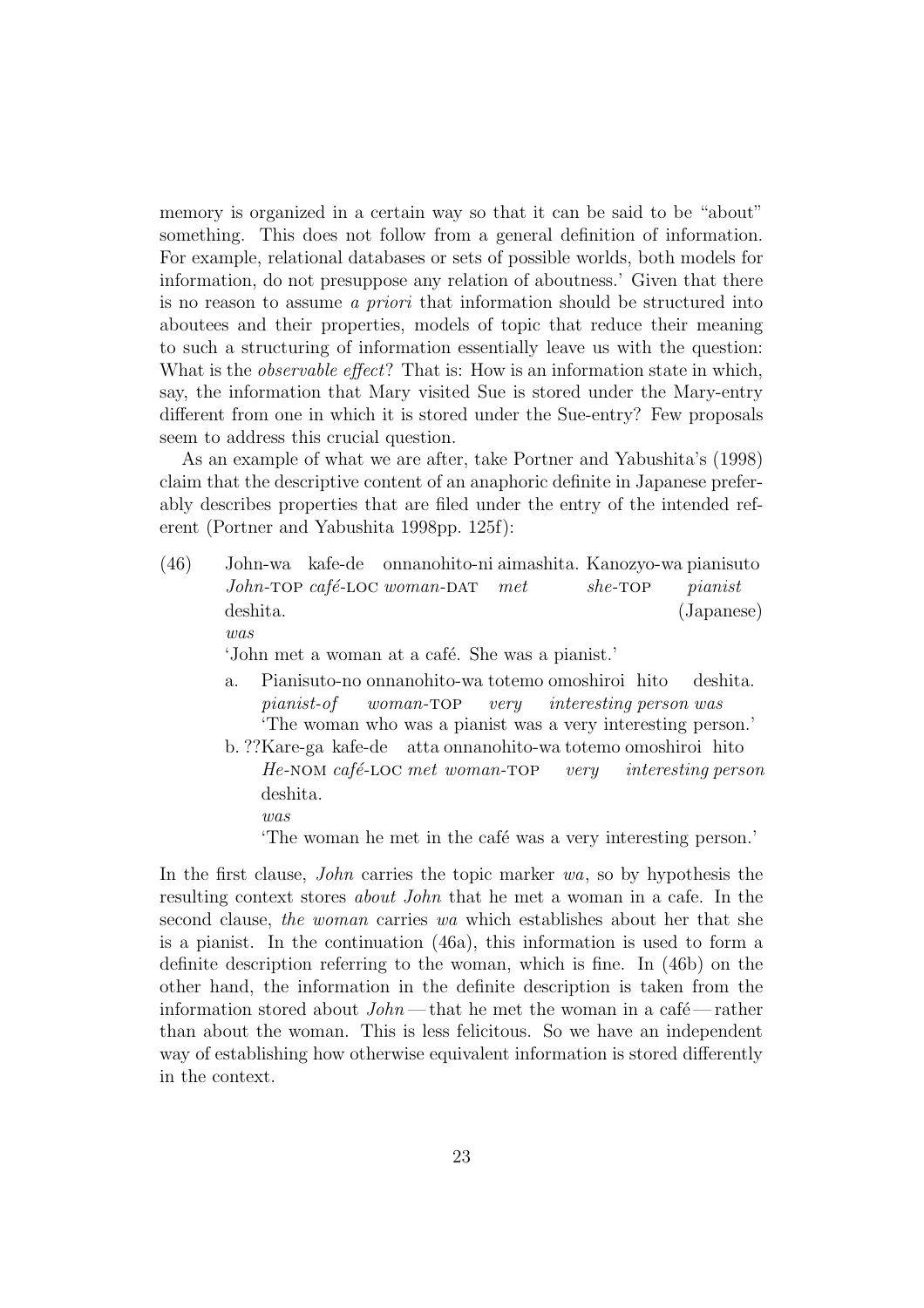This effect, however, proves to be rather weak and subject to various exceptions, some of them pointed out in Portner and Yabushita (1998), others elsewhere (e. g. Fry and Nakamura 2000, who provide further counterexamples), casting doubt on the validity of this diagnostic. But it is such discernible effects we need to find, for without them, the claim that topics determine the way information is added to the context is lacking empirical content, as are any conclusions about the structure of the context required to model this (see Dekker and Hendriks 1996 for similar criticism regarding Vallduvi's version of this model).

The above discussion centered around 'aboutness-topics'. A less widely used concept is what we may call frame topics. Chafe (1976:50f) (endorsed by Li and Thompson 1976:464), for example, explicitly dismisses the 'what the sentence is about' characterization for topic marking in e. g. Chinese, and describes its effect like this instead:

'What the topics appear to do is to limit the applicability of the main predication to a certain restricted domain. . . . Typically, it would seem, the topic sets a spatial, temporal, or individual framework within which the predication holds. In English we do something similar with certain temporal adverbs.'

(47) illustrates with two Lahu examples from Li and Thompson (1976:462):

|  | $(47)$ a. he chi tê pê? $\overline{5}$ dà? jâ | (Lahu) |
|--|-----------------------------------------------|--------|
|  | field this one CLASSIFIER rice very good      |        |
|  | This field, the rice is very good.            |        |
|  | b. ho $\bar{5}$ na-qhô yì ve yó               |        |
|  | elephant TOP nose long PRT DECL               |        |
|  | 'Elephants, noses are long.'                  |        |

Extrapolating from Chafe, these sentences are about rice and noses, not fields and elephants. In any case they lack any contrast associated with the 'as for. . . ' paraphrase and therefore constitute— according to Chafe— a category of their own. Krifka (2008:sec. 6) gives the following English examples:

- (48) (How is John?  $\rightarrow$  [HEALTHWISE/As for his HEALTH] $_{\text{Frame}}$ , he is  $[{\rm FINE}]_F.$
- (49) (How is business going for Daimler-Chrysler? —) [In GERMANY] $_{\text{Frame}}$ the prospects are  $[GOOD]_F$ , but  $[in AMERICA]_{Frame}$  they are  $[losing]$  $MONEY|_F.$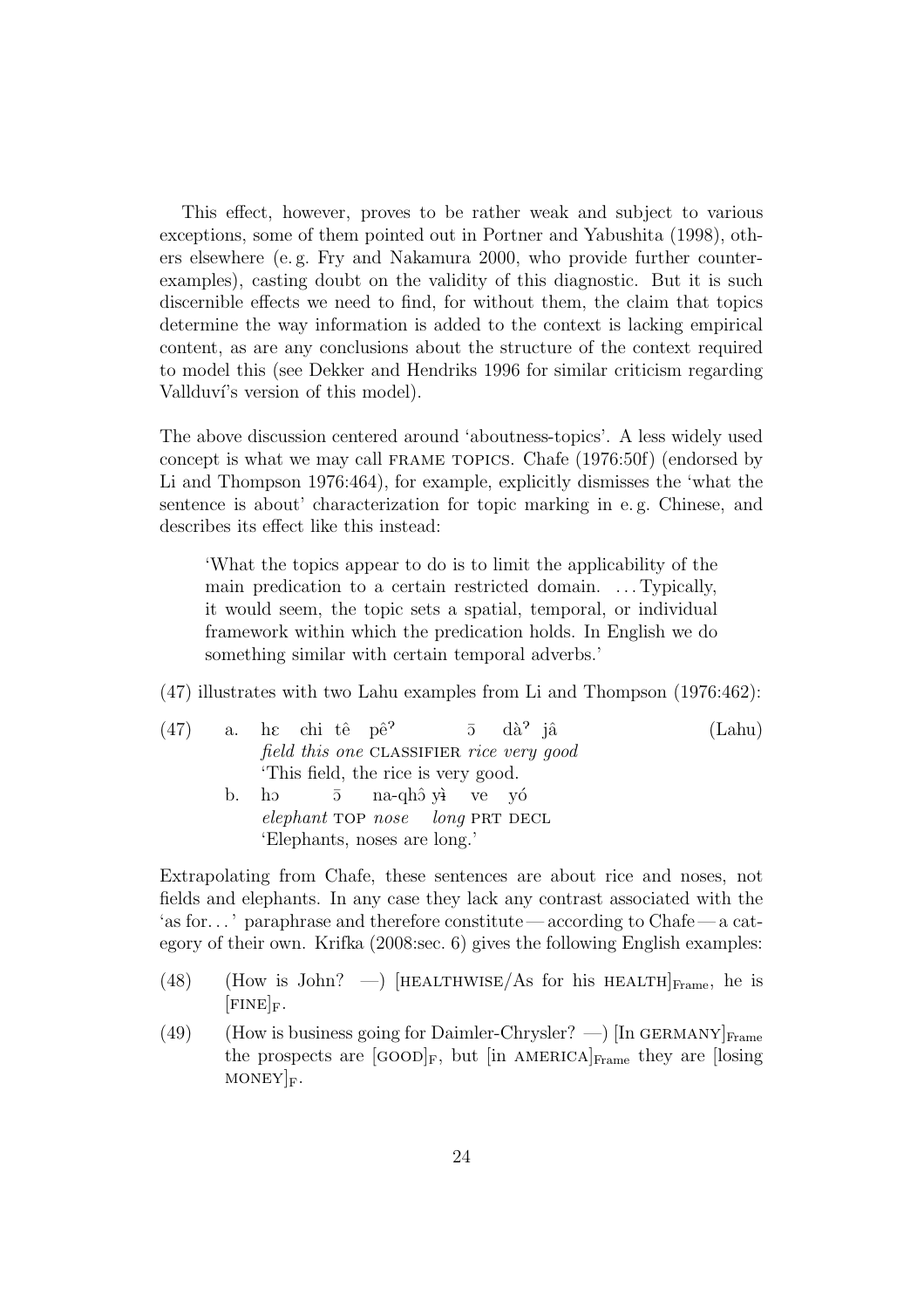Examples like these also lend themselves to an analysis as CT, given that we did not restrict CTs to DPs or indiviual-denoting expressions. Indeed Krifka (2008) subsumes both frame setters and contrastive topics under his notion of DELIMITATION.

Summing up, the notion of 'topic' (without 'contrastive') should be used with great caution. There is no agreed-upon way to identify topics across languages, and therefore inconsistent claims about their properties abound. There is a semi-formal rendering of the notion of aboutness topic, which, however, relies on a notion of context which cannot be reliably established independently. This section can be read as a plea to refrain from using the notion altogether, and characterize 'topic'-markings independently along the lines suggested in the questions above.

# References

- Aissen, Judith L. (1992). "Topic and Focus in Mayan." Language 68(1):43– 80.
- Aloni, Maria and Robert van Rooij (2002). "The dynamics of questions and focus." In Brendan Jackson, ed., Proceedings of SALT XII, 20–39. Ithaca, NY: CLC Publications.
- Beckman, Mary E., Julia Hischberg, and Stefanie Shattuck-Hufnagel (2005). "The original ToBI system and the evolution of the ToBI framework." In Sun-Ah Jun, ed., Prosodic Typology: The Phonology of Intonation and Phrasing, 9–54. Oxford: Oxford University Press.
- van Bergen Geertje and Helen de Hoop (2009). "Topics cross-linguistically." The Linguistic Review, Special Issue on Topics Cross-Linguistically 26:173–176.
- Bolinger, Dwight L. (1982). "Intonation and its parts." Language 58:505– 533.
- Braun, Bettina (2005). Production and Perception of Thematic Contrast in German. Oxford: Peter Lang.
- Büring, Daniel (1997a). "The Great Scope Inversion Conspiracy." Linguistics & Philosophy 20:175–194.
- Büring, Daniel (1997b). The Meaning of Topic and Focus The  $59<sup>th</sup>$  Street Bridge Accent. London: Routledge.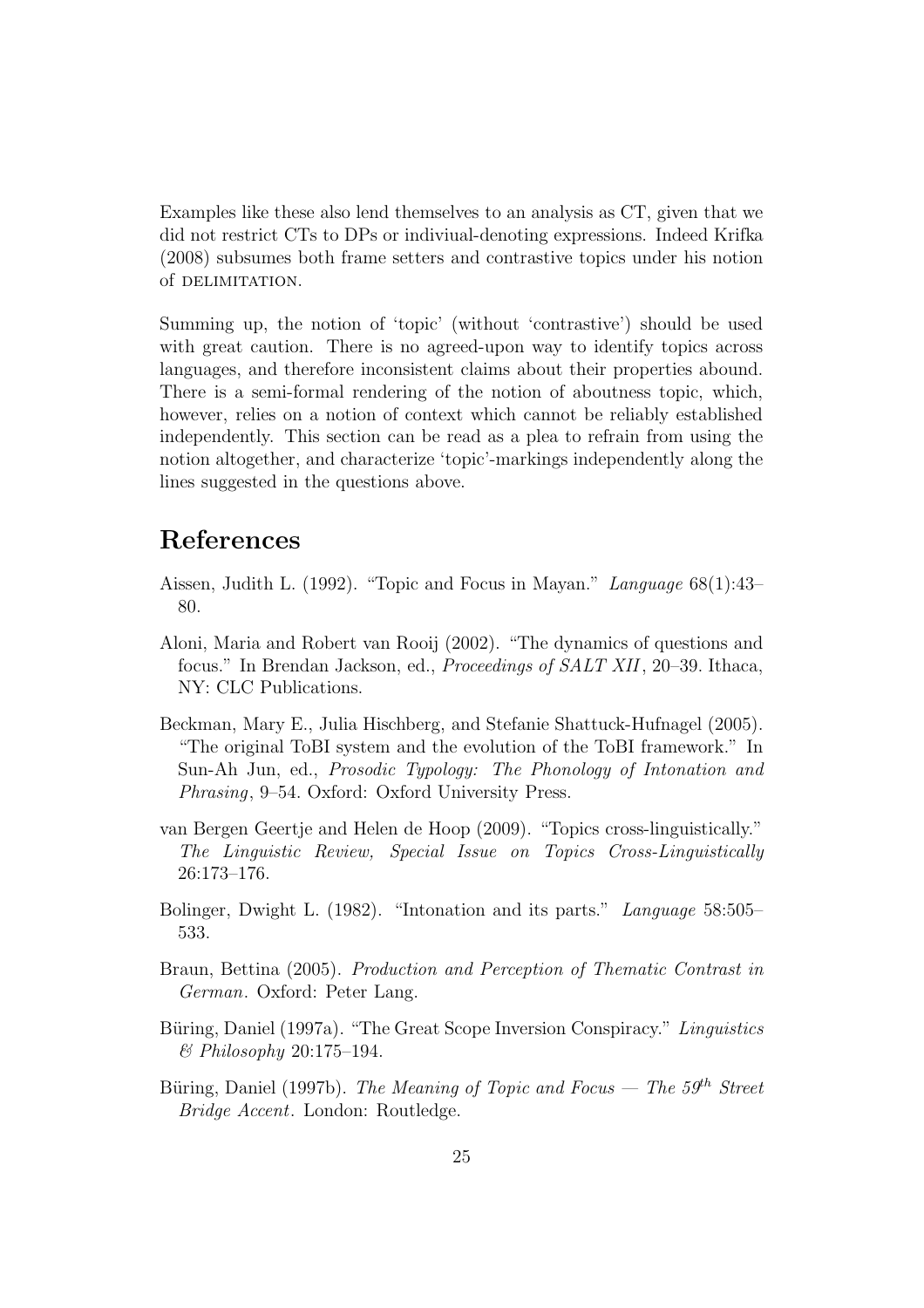- Büring, Daniel (2003). "On D-Trees, Beans, and B-Accents." Linguistics  $\mathcal{B}$ Philosophy 26(5):511–545.
- Chafe, Wallace L. (1976). "Givenness, Contrastiveness, Definiteness, Subjects, Topics, and Point of View." In Li (1976), 25–56.
- Constant, Noah (2006). English Rise-Fall-Rise: A study in the Semantics and Pragmatics of Intonation. Master's thesis, UC Santa Cruz.
- Constant, Noah (2012). "English rise-fall-rise: a study in the semantics and pragmatics of intonation." Linguistics & Philosophy 35(5):407-442.
- Dekker, Paul and Herman Hendriks (1996). "Links Without Locations Information Packaging and Non-Monotone Anaphora." In Paul Dekker and Martin Stokhof, eds., Proceedings of the Tenth Amsterdam Colloquium, 339–358.
- Eady, Stephen J., William Cooper, V. Klouda, Gayle, Pamela R. Mueller, and D.W. Lotts (1986). "Acoustical characteristics of sentential focus: narrow vs. broad focus and single vs. dual focus environments." Language and Speech 29:233–251.
- Erteschik-Shir, Nomi (1997). The Dynamics of Focus Structure. No. 84 in Cambridge Studies in Linguistics. Cambridge University Press.
- Féry, Caroline and Vieri Samek-Lodovici (2006). "Focus Projection and Prosodic Prominence in Nested Foci." Language 82(1):131–150.
- Fry, John and Juni Nakamura (2000). "On Japanese Definite NPs: A Reply to Portner and Yabushita." Ms., Stanford University.
- Gyuris, Beata (2002). The Semantics of Contrastive Topics in Hungarian. Ph.D. thesis, E<sub></sub>otv<sup>os</sup> Loránd University, Budapest.
- Hara, Yurie (2008). "Scope inversion in Japanese: contrastive topics require implicatures." In Japanese/Korean Linguistics 13 . CSLI Publication.
- Hara, Yurie and Robert van Rooij (2007). "Contrastive Topics Revisited: a Simpler Set of Topic-Alternatives." In Handout from the 38th Meeting of the North East Linguistic Society. October 26-28, 2007, University of Ottawa.
- Hirschberg, Julia and Gregory Ward (1991). "Accent and Bound Anaphora." Cognitive Linguistics 2(2):101–121.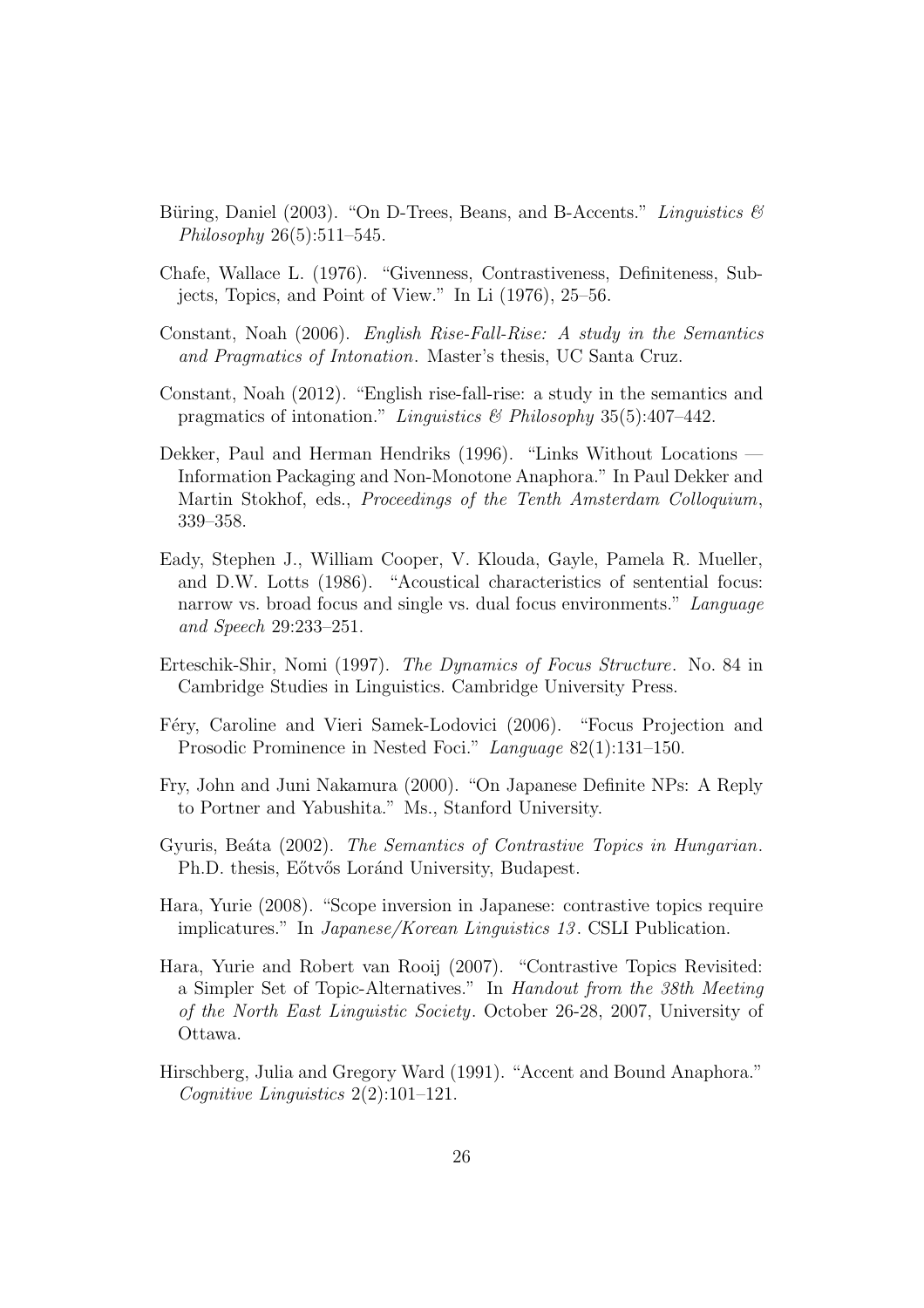- Jackendoff, Ray (1972). Semantics in Generative Grammar. Cambridge, MA: MIT Press.
- Jacobs, Joachim (1984). "Funktionale Satzperspektive und Illokutionssemantik." Linguistische Berichte (91):25–58.
- Jacobs, Joachim (2001). "The dimensions of topic-comment." Linguistics 39:641–681.
- Krifka, Manfred (1999). "Additive particles under stress." In Devon Strolovich and Aaron Lawson, eds., Proceedings of Semantics and Linquistic Theory (SALT) 8, 111–128. Ithaca, NY: CLC Publications.
- Krifka, Manfred (2008). "Basic notions of information structure." Acta Linguistica Hungarica (55):243–276.
- Krivoshein De Canese, Natalia, Carlos Martinez Gamba, and Feliciano Acosta Alcaraz, eds. (2005). Tetãgua remimombe'u: Cuentos populares paraguayos. Asunción, Paraguay: Servilibro.
- Ladd, D. Robert (1980). The Structure of Intonational Meaning. Bloomington: Indiana University Press.
- Laughlin, Robert  $(1977)$ . Of Cabbages and Kings: Tales from Zinacantán. Washington, DC: Smithsonian Institute Press.
- Lee, Chungmin (1999). "Contrastive Topic: A Locus of Interface Evidence from Korean and English." In Ken Turner, ed., The Semantics/Pragmatics Interface from Different Points of View, 317–342. Oxford: Elsevier.
- Lee, Chungmin, Ferenc Kiefer, and Manfred Krifka, eds. (to appear). Contrastiveness in Information Structure, Alternatives and Scalar Implicatures. Dordrecht, Heidelberg, London, New York: Springer.
- Li, Charles, ed. (1976). Subject and Topic. New York: Academic Press.
- Li, Charles N. and Sanda A. Thompson (1976). "Subject and Topic: A New Typology of Language." In Li (1976), 457–489.
- Ludwig, Rainer A. (2008). "Contrast For Two." In Atle Grønn, ed., Proceedings of Sinn und Bedeutung 12 , 384–398. Oslo: Ilos.
- Mehlhorn, Grit (2001). "Produktion und Perzeption von Hutkonturen im Deutschen." In Linguistische Arbeitsberichte, no. 77, 31–57. Universität Leipzig: Institut für Linguistik.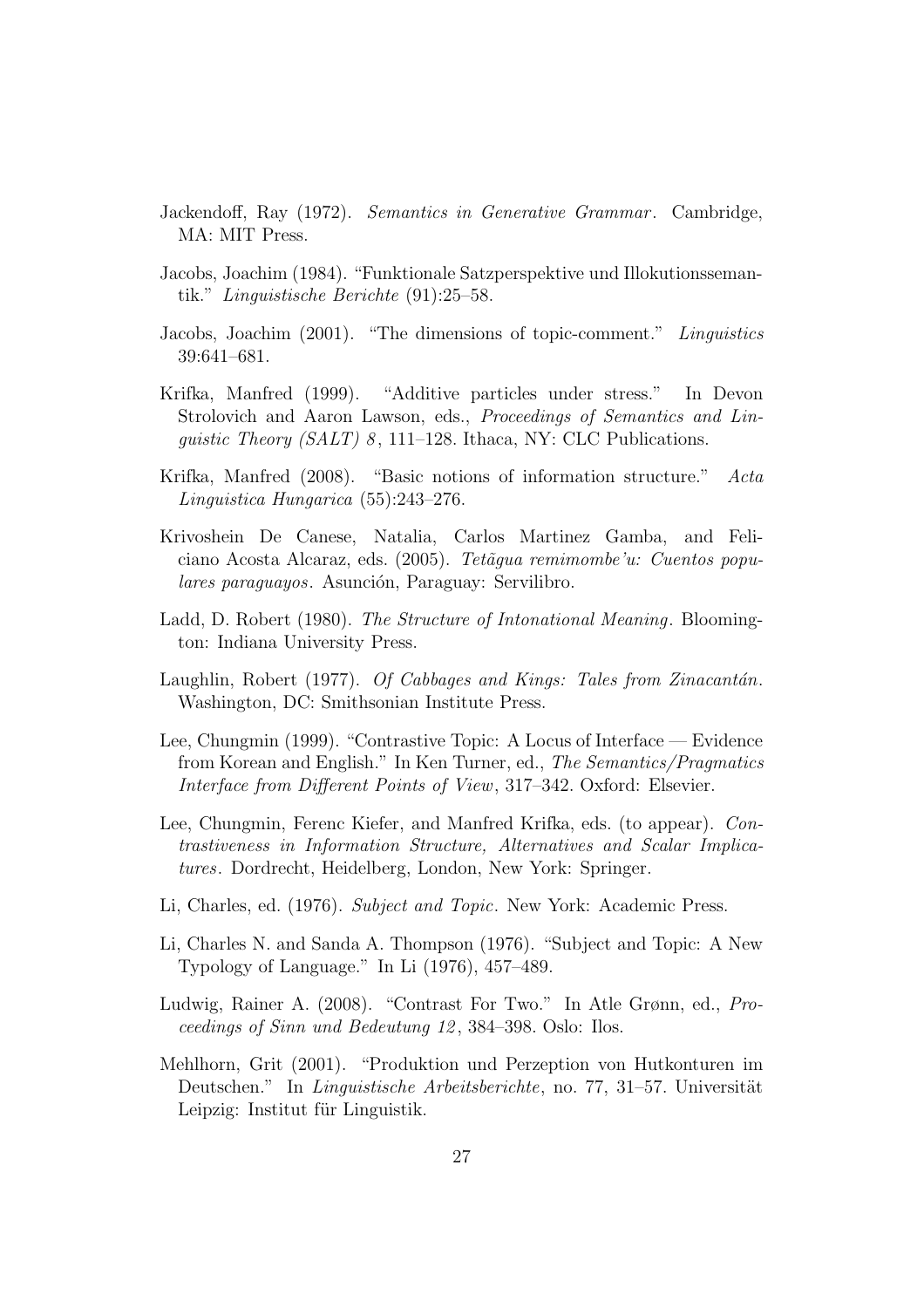- O'Connor, J.D. and G.F. Arnold (1973). Intonation of Colloquial English. London: Longmans, 2nd edn.
- Oshima, David Y. (2008). "Morphological vs. phonological contrastive topic marking." In Rodney L. Edwards, Patrick J. Midtlying, Colin L. Sprague, and Kjerti G. Stensrud, eds., Proceedings of Chicago Linguistic Society  $(CLS)$ , vol. 41-1, 371–384. Chicago: Chicago Linguistic Society.
- Pierrehumbert, Janet B. and Shirley A. Steele (1987). "How many risefall-rise contours?" In Proceedings of the 11th International Congress of Phonetic Sciences. Tallinn.
- Portner, Paul and Katsuhiko Yabushita (1998). "The Semantics and Pragmatics of Topic Phrases." Linguistics & Philosophy  $21(2):117-157$ .
- Reinhart, Tanya (1982). "Pragmatics and Linguistics: An Analysis of Sentence Topics." Philosophica 27:53–94.
- Roberts, Craige (2011). "Topics." In Claudia Maienborn, Klaus von Heusinger, and Paul Portner, eds., Semantics: An International Handbook of Natural Language Meaning, Vol.  $1+2$ , no. 33 in Handbücher zur Sprach- und Kommunikationswissenschaft / Handbooks of Linguistics and Communication Science, 1908–1934. Berlin: Mouton De Gruyter.
- van Rooij, Robert (2010). "Topic, Focus, and Exhaustive Interpretation." Paper presented at the 18th International Congress of Linguists. Available at http://staff.science.uva.nl/˜vanrooij/paper.html. To appear in Lee et al. (to appear).
- Rooth, Mats (1985). Association with Focus. Ph.D. thesis, UMass Amherst.
- von Stechow, Arnim (1981). "Topic, Focus, and Local Relevance." In Wolfgang Klein and Willem Levelt, eds., Crossing the Boundaries in Linguistics, 95–130. Dordrecht: Reidel.
- Tomioka, Satoshi (2009). "Contrastive Topics Operate on Speech Acts." In Malte Zimmermann and Caroline Féry, eds., *Information Structure*, 115– 138. Oxford: Oxford University Press.
- Tomioka, Satoshi (2010). "A Scope Theory of Contrastive Topics." Iberia  $2(1):113-130.$
- Tonhauser, Judith (2012). "Contrastive topics in Paraguayan Guaraní discourse." In Anca Chereches, ed., Proceedings of the 22nd Semantics and Linguistic Theory Conference, 268–285. elanguage.net.